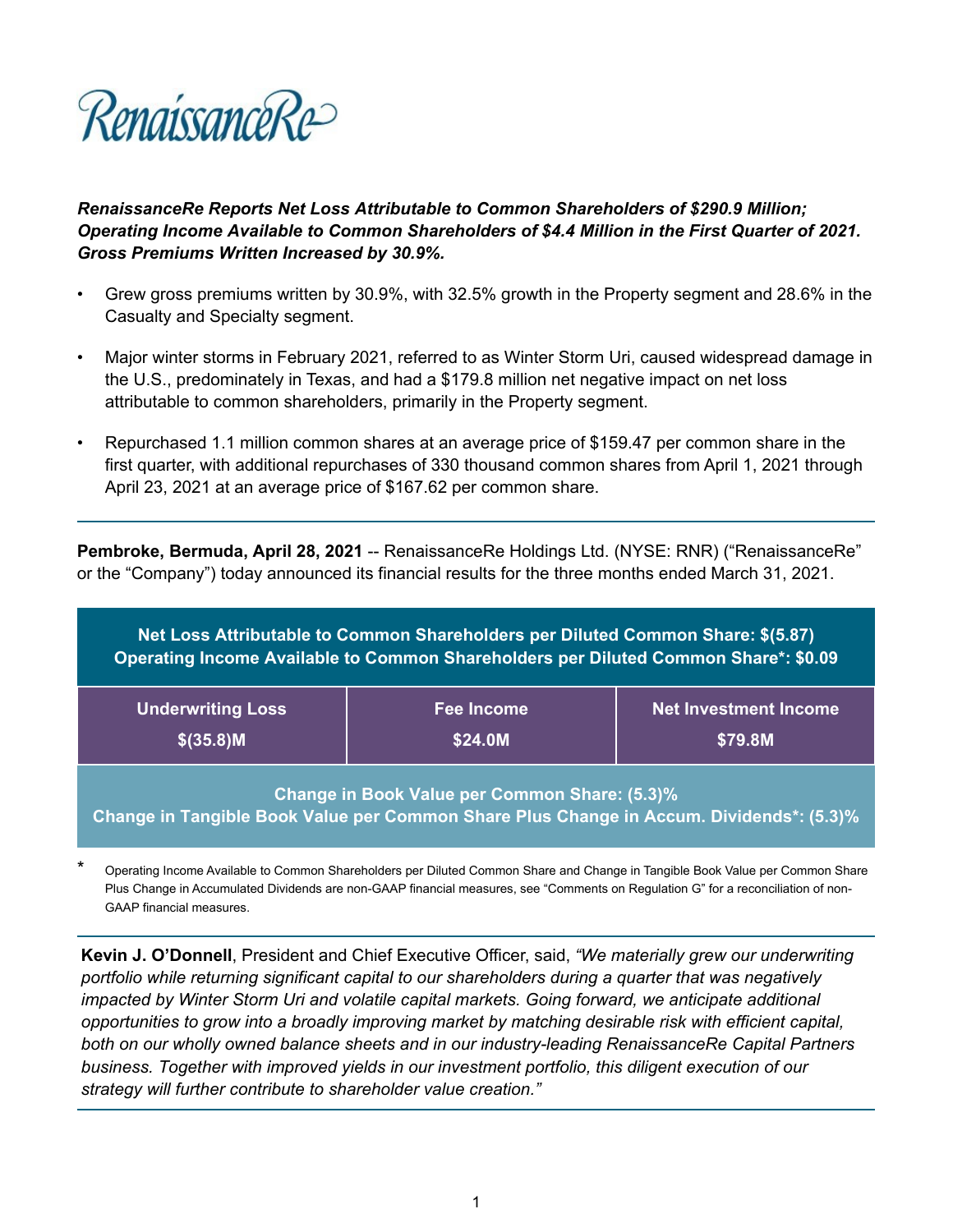**Utilized flexible platform to broaden access to risk and match with efficient capital, growing premiums on a gross and net basis** 

- **•** Expanded participation on multiple casualty and specialty lines, benefiting from underlying rate increases and anticipated improvement in underwriting margins.
- Grew catastrophe-exposed U.S. property excess and surplus lines in the other property class of business.
- Took a disciplined approach at the January 1 and April 1 property catastrophe renewals, expanding participation predominately with existing customers at improved rates.
- Rebranded ventures unit as RenaissanceRe Capital Partners, reflecting partnership approach and strong alignment with third-party investors.

## **Consolidated Financial Results - First Quarter**

#### **Consolidated Highlights**

|                                                                                                    |                |             | <b>Three months ended</b><br>March 31 |             |  |  |
|----------------------------------------------------------------------------------------------------|----------------|-------------|---------------------------------------|-------------|--|--|
| (in thousands, except per share amounts and percentages)                                           |                | 2021        |                                       | 2020        |  |  |
| Gross premiums written                                                                             |                | \$2,652,442 |                                       | \$2,025,721 |  |  |
| Underwriting (loss) income                                                                         |                | (35, 760)   |                                       | 64,079      |  |  |
| Combined ratio                                                                                     |                | 103.1 %     |                                       | 93.0%       |  |  |
|                                                                                                    |                |             |                                       |             |  |  |
| <b>Net Loss</b>                                                                                    |                |             |                                       |             |  |  |
| Attributable to common shareholders                                                                |                | (290, 934)  |                                       | (81, 974)   |  |  |
| Attributable to common shareholders per diluted common share                                       | \$             | (5.87)      | $\mathfrak{S}$                        | (1.89)      |  |  |
| Operating income <sup>(1)</sup>                                                                    |                |             |                                       |             |  |  |
| Available to common shareholders                                                                   |                | 4,395       |                                       | 33,410      |  |  |
| Available to common shareholders per diluted common share                                          | \$             | 0.09        | \$                                    | 0.76        |  |  |
| Book value per common share                                                                        | $\mathfrak{S}$ | 131.15      | $\mathbb{S}$                          | 117.15      |  |  |
| Change in book value per share                                                                     |                | (5.3)%      |                                       | (2.8)%      |  |  |
| Tangible book value per common share plus accumulated dividends (1)                                | \$             | 148.17      | $\mathfrak{L}$                        | 131.72      |  |  |
| Change in tangible book value per common share plus change in accumulated dividends <sup>(1)</sup> |                | (5.3)%      |                                       | (2.6)%      |  |  |
|                                                                                                    |                |             |                                       |             |  |  |
| Return on average common equity - annualized                                                       |                | $(17.1)\%$  |                                       | (6.3)%      |  |  |
| Operating return on average common equity - annualized (1)                                         |                | 0.3%        |                                       | 2.6%        |  |  |

(1) See "Comments on Regulation G" for a reconciliation of non-GAAP financial measures.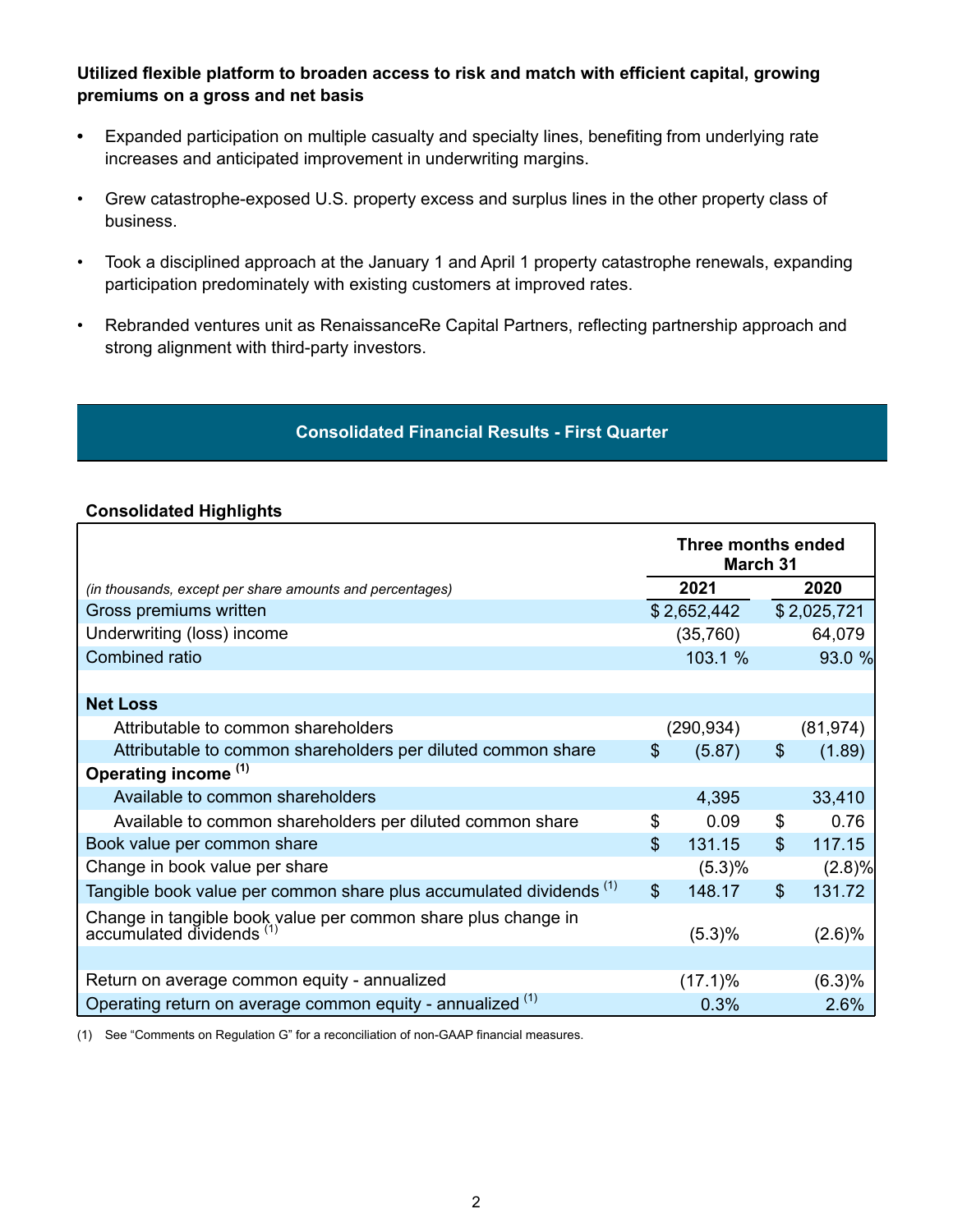## **Net Negative Impact of Winter Storm Uri**

Net negative impact on underwriting result includes the sum of (1) net claims and claim expenses incurred, (2) assumed and ceded reinstatement premiums earned and (3) earned and lost profit commissions. Net negative impact on net income (loss) available (attributable) to RenaissanceRe common shareholders is the sum of (1) net negative impact on underwriting result and (2) redeemable noncontrolling interest.

| <u>Net negative impact of whiter otonic ori on the consolidated imancial statements</u> |  |
|-----------------------------------------------------------------------------------------|--|
|                                                                                         |  |
| l Three months ended March 31. 2021                                                     |  |

#### **Net negative impact of Winter Storm Uri on the consolidated financial statements**

| Three months ended March 31, 2021                                                 | <b>Winter</b><br><b>Storm Uri</b> |            |  |  |
|-----------------------------------------------------------------------------------|-----------------------------------|------------|--|--|
| (in thousands)                                                                    |                                   |            |  |  |
| Net claims and claims expenses incurred                                           | \$                                | (372, 894) |  |  |
| Assumed reinstatement premiums earned                                             |                                   | 91,191     |  |  |
| Ceded reinstatement premiums earned                                               |                                   | (10, 570)  |  |  |
| Earned profit commissions                                                         |                                   | 773        |  |  |
| Net negative impact on underwriting result                                        |                                   | (291, 500) |  |  |
| Redeemable noncontrolling interest                                                |                                   | 111,666    |  |  |
| Net negative impact on net loss attributable to RenaissanceRe common shareholders |                                   | (179, 834) |  |  |

## **Net negative impact of Winter Storm Uri on the segment underwriting results and consolidated combined ratio**

| Three months ended March 31, 2021                                         | Winter<br><b>Storm Uri</b> |
|---------------------------------------------------------------------------|----------------------------|
| (in thousands, except percentages)                                        |                            |
| Net negative impact on Property segment underwriting result               | (288, 470)                 |
| Net negative impact on Casualty and Specialty segment underwriting result | $(3,030)$ $\vert$          |
| Net negative impact on underwriting result                                | (291, 500)                 |
| Percentage point impact on consolidated combined ratio                    | 26.9                       |

Estimates of net negative impact are based on a review of potential exposures, preliminary discussions with certain counterparties and actuarial modeling techniques. Actual net negative impact, both individually and in the aggregate, may vary from these estimates, perhaps materially. Changes in these estimates will be recorded in the period in which they occur.

Meaningful uncertainty remains regarding the estimates and the nature and extent of losses from catastrophe events, driven by the magnitude and recent nature of the event, the geographic areas impacted by the event, relatively limited claims data received to date, the contingent nature of business interruption and other exposures, potential uncertainties relating to reinsurance recoveries, and other factors inherent in loss estimation, among other things.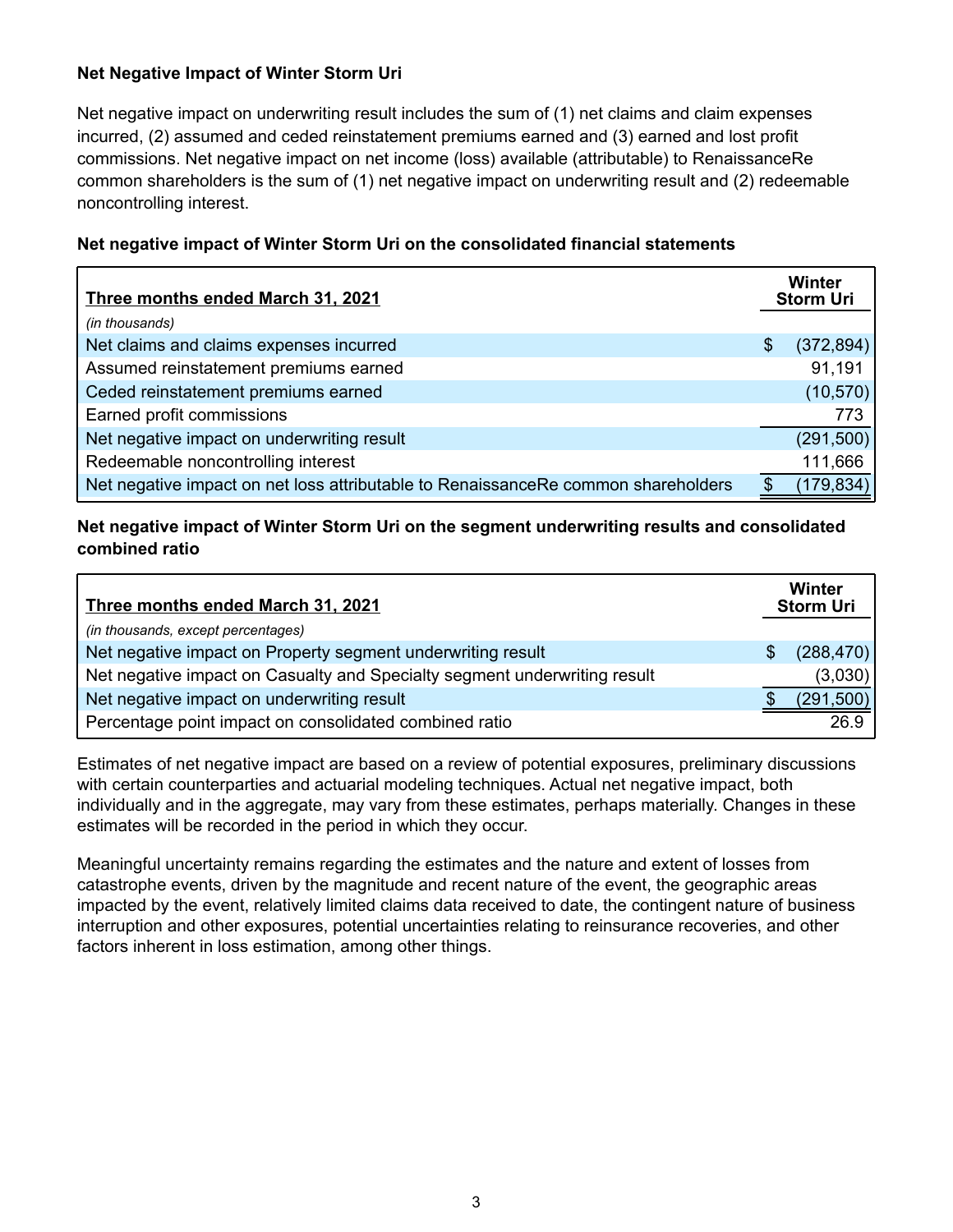## **Underwriting Results - Property Segment: Grew gross premiums written by 32.5%, losses primarily driven by Winter Storm Uri**

#### **Property Segment**

|                                                            | Three months ended<br>March 31 | Q/Q<br>Change |          |
|------------------------------------------------------------|--------------------------------|---------------|----------|
| (in thousands, except percentages)                         | 2021                           | 2020          |          |
| Gross premiums written                                     | \$1,616,819                    | \$1,220,526   | 32.5%    |
| Underwriting (loss) income                                 | (41, 795)                      | 147,232       |          |
|                                                            |                                |               |          |
| <b>Underwriting Ratios</b>                                 |                                |               |          |
| Net claims and claim expense ratio - current accident year | 83.3 %                         | 31.1%         | 52.2 pts |
| Net claims and claim expense ratio - prior accident years  | (0.9)%                         | 3.3%          | (4.2)pts |
| Net claims and claim expense ratio - calendar year         | 82.4 %                         | 34.4 %        | 48.0 pts |
| Underwriting expense ratio                                 | 24.5 %                         | 30.7 %        | (6.2)pts |
| Combined ratio                                             | 106.9 %                        | 65.1 %        | 41.8 pts |

#### • **Gross premiums written** grew 32.5%, primarily driven by:

- Growth in the property catastrophe class of business of \$194.9 million, or 20.8%, primarily driven by \$90.1 million of reinstatement premiums associated with Winter Storm Uri, in addition to rate improvements which contributed to growth with existing clients and new opportunities across underwriting platforms.
- Growth in the other property class of business of \$201.4 million, or 70.8%, primarily driven by rate improvements which contributed to growth in new and existing business written in the current and prior periods across underwriting platforms.
- **Ceded premiums written** were \$608.4 million, an increase of \$62.4 million, or 11.4%.
	- Primarily driven by an increase in gross premiums written which were ceded to third-party investors in RenaissanceRe's managed vehicles, principally RenaissanceRe Upsilon Fund Ltd., and \$10.6 million of ceded reinstatement premiums earned associated with Winter Storm Uri.
	- As part of the Company's gross-to-net strategy, the amount of ceded premiums written increased on an absolute basis, however the percentage of ceded premiums written relative to gross premiums written decreased.
- **Net claims and claim expense ratio** increased 48.0 percentage points, primarily driven by higher current accident year losses in the first quarter of 2021, compared to the first quarter of 2020, as a result of Winter Storm Uri.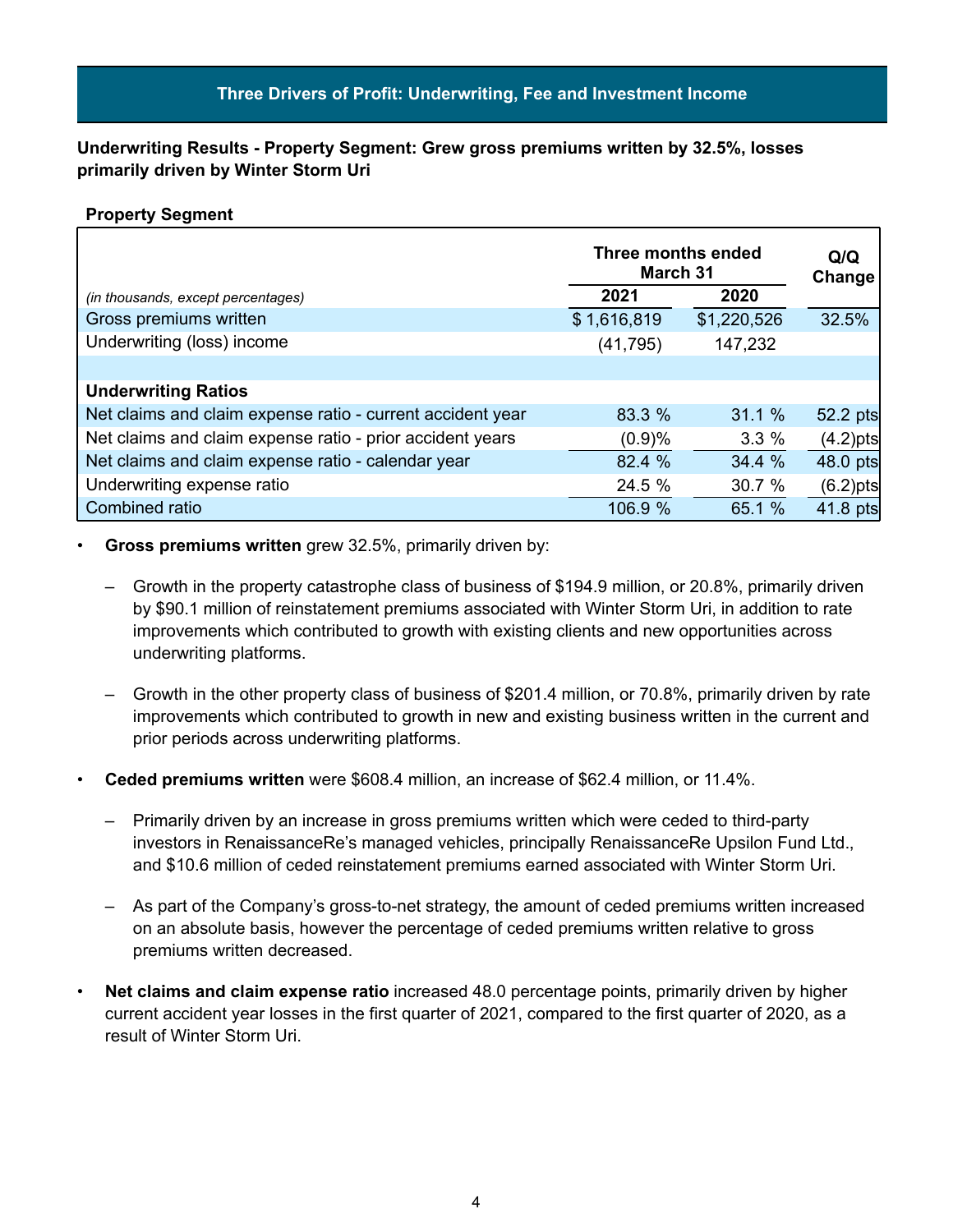- **Underwriting expense ratio** decreased by 6.2 percentage points primarily driven by:
	- Lower operating expenses in the current period due to reduced travel, marketing, and office operational expenses as a result of the COVID-19 pandemic.
	- Higher net premiums earned including \$79.7 million of net reinstatement premiums earned from Winter Storm Uri.
- **Underwriting losses** were \$41.8 million, primarily driven by Winter Storm Uri, which had a \$288.5 million net negative impact on the Property segment underwriting result and added 53.9 percentage points to the combined ratio.

## **Underwriting Results - Casualty and Specialty Segment: Grew gross premiums written by 28.6% and reported a combined ratio of 98.9%**

#### **Casualty and Specialty Segment**

|                                                            | Three months ended<br><b>March 31</b> | Q/Q<br>Change |                  |
|------------------------------------------------------------|---------------------------------------|---------------|------------------|
| (in thousands, except percentages)                         | 2021                                  | 2020          |                  |
| Gross premiums written                                     | \$1,035,623                           | \$805,195     | 28.6<br>%        |
| Underwriting income (loss)                                 | 6,035                                 | (83, 153)     |                  |
|                                                            |                                       |               |                  |
| <b>Underwriting Ratios</b>                                 |                                       |               |                  |
| Net claims and claim expense ratio - current accident year | 67.8 %                                | 86.7 %        | $(18.9)$ pts     |
| Net claims and claim expense ratio - prior accident years  | (0.7)%                                | $-$ %         | $(0.7)$ pts      |
| Net claims and claim expense ratio - calendar year         | 67.1 %                                | 86.7 %        | $(19.6)$ pts     |
| Underwriting expense ratio                                 | 31.8 %                                | 30.2 %        | 1.6 $pts$        |
| Combined ratio                                             | 98.9 %                                | 116.9 %       | $(18.0)$ pts $ $ |

- **Gross premiums written** increased 28.6%, primarily driven by growth in new and existing casualty business written in the current and prior periods and rate improvements.
- **Net claims and claim expense ratio** decreased 19.6 percentage points, primarily driven by net losses related to the COVID-19 pandemic in the first quarter of 2020, which added 21.1 percentage points to the net loss ratio in that period.
- **The underwriting expense ratio** increased 1.6 percentage points driven by an increase in the net acquisition ratio, principally due to the effects of purchase accounting amortization related to the acquisition of TMR which decreased the ratio in the first quarter of 2020, partially offset by improved operating leverage.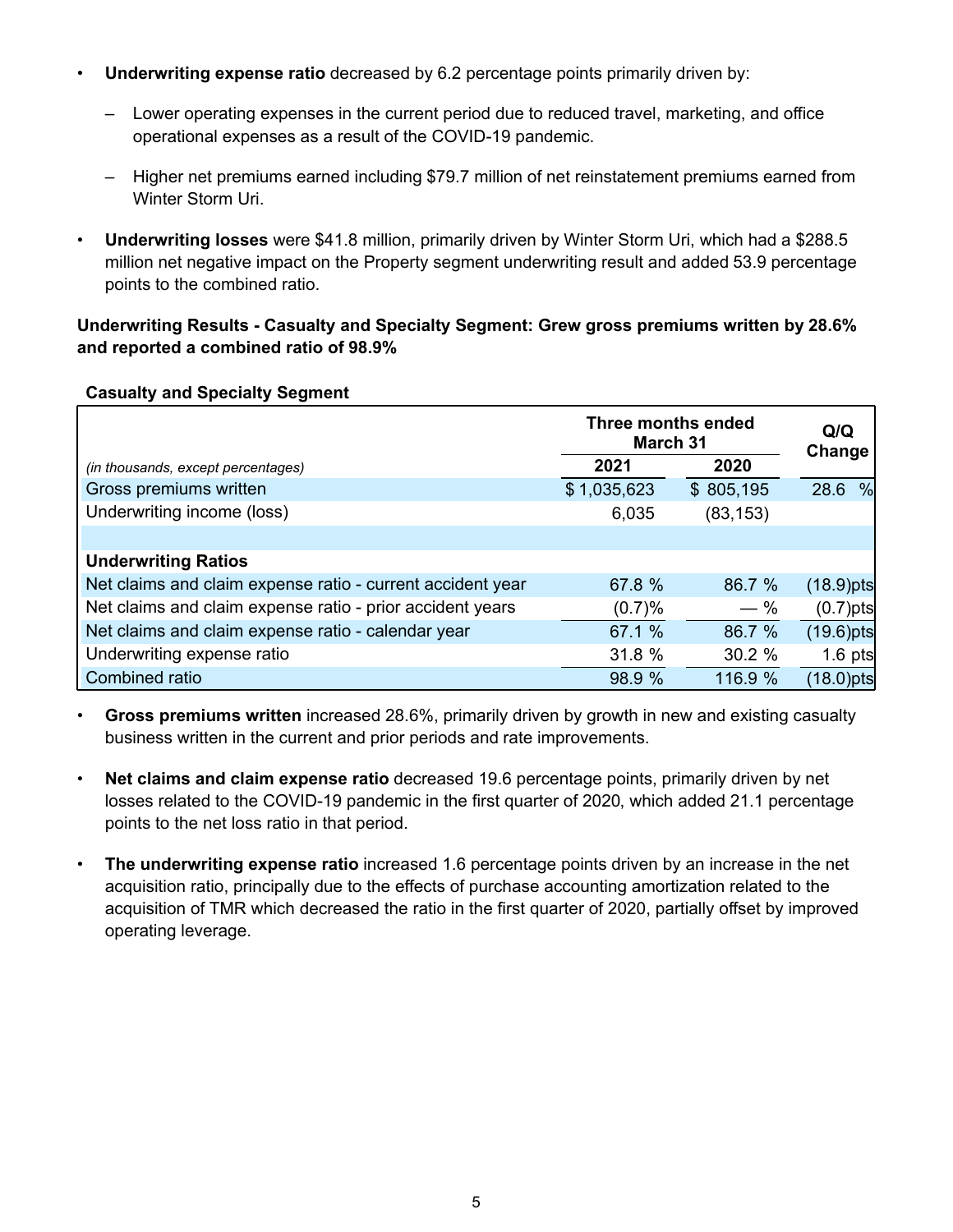## **Fee Income: Decrease primarily driven by decline in performance fee income related to Winter Storm Uri**

## **Fee Income**

|                                         | Three months ended<br><b>March 31</b> |          |  |        |  | Q/Q<br>Change |
|-----------------------------------------|---------------------------------------|----------|--|--------|--|---------------|
| (in thousands, except percentages)      |                                       | 2021     |  | 2020   |  |               |
| Total management fee income             |                                       | 28.524   |  | 26,796 |  | 1,728         |
| Total performance fee (loss) income (1) |                                       | (4, 535) |  | 18,566 |  | (23, 101)     |
| Total fee income                        |                                       | 23,989   |  | 45,362 |  | \$ (21, 373)  |

(1) Performance fees are based on the performance of the individual vehicles or products, and may be negative in a particular period if, for example, large losses occur, which can potentially result in no performance fees or the reversal of previously accrued performance fees.

• **Total fee income** decreased by \$21.4 million primarily due to lower performance fee income, which was driven by Winter Storm Uri losses. The decrease was partially offset by higher management fees related to an increase in the dollar value of managed capital compared to the first quarter of 2020.

## **Investment Results: Performance primarily driven by net realized and unrealized losses in fixed maturity and equity trading portfolios**

#### **Investment Results**

|                                                   | Three months ended<br>March 31 |              | Q/Q<br>Change |
|---------------------------------------------------|--------------------------------|--------------|---------------|
| (in thousands, except percentages)                | 2021                           | 2020         |               |
| Net investment income                             | 79.804                         | 99,473<br>\$ | \$(19,669)    |
| Net realized and unrealized losses on investments | (345,563)                      | (110, 707)   | (234, 856)    |
| <b>Total investment result</b>                    | (265, 759)                     | (11, 234)    | (254, 525)    |
| Total investment return - annualized              | (4.9)%                         | $(0.1)$ %    | $(4.8)$ pts   |

- **Total investment result** decreased \$254.5 million due to net realized and unrealized losses on investments of \$345.6 million, principally within fixed maturity and equity investments, including:
	- Net realized and unrealized losses on fixed maturity and short-term investments of \$261.8 million, primarily as a result of increasing yields on U.S. treasuries.
	- Net realized and unrealized losses on equity investments of \$67.9 million, principally from losses in the Company's strategic investment portfolio.
- **Managed fixed maturity and short-term investment** weighted average yield to maturity was 1.2% and average duration was 2.9 years on total consolidated fixed maturity and short-term investments, at fair value, of \$18.4 billion at March 31, 2021.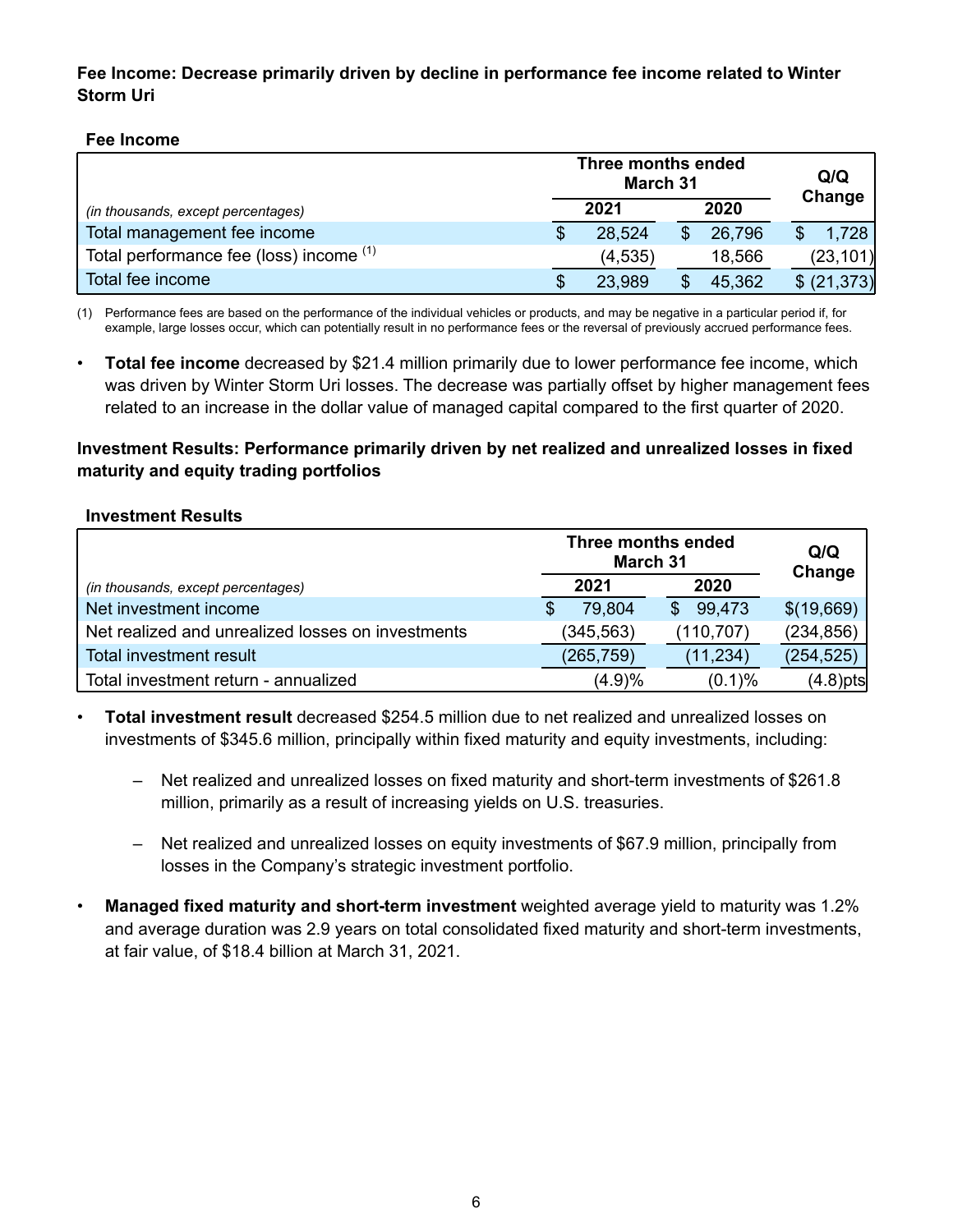#### **Other Items of Note in the Quarter**

- **Net loss attributable to redeemable noncontrolling interests** was \$46.9 million compared to net income attributable to noncontrolling interests of \$98.1 million. The first quarter of 2021 result was primarily driven by losses in DaVinciRe Holdings Ltd. ("DaVinci") and Vermeer Reinsurance Ltd. as a result of Winter Storm Uri, as well as investment losses, and a decrease in RenaissanceRe Medici Fund Ltd. ("Medici") net income.
- **• Corporate expenses** decreased \$5.6 million to \$10.4 million, primarily due to certain integration and compensation related costs from the acquisition of TMR incurred in the first quarter of 2020.
- **Income tax benefit** of \$19.5 million, principally driven by unrealized investment losses in the Company's taxable jurisdictions.
- **Net foreign exchange losses** of \$22.8 million, primarily driven by losses attributable to third-party investors in Medici and miscellaneous foreign exchange losses generated by underwriting activities.
- **Share repurchases** of 1.1 million common shares in open market transactions in the first quarter at an aggregate cost of \$171.6 million and an average price of \$159.47 per common share.
- **Raised capital** totaling over \$760 million in the first quarter of 2021 through the Company's joint ventures and managed funds, Upsilon RFO Re Ltd., DaVinci and Medici, including \$131 million from the Company. In addition, the Company entered into secondary transactions with third-party investors resulting in a net purchase of an additional \$117 million of DaVinci shares.

#### **Subsequent events that may impact RenaissanceRe**

- Effective April 1, 2021, the Company raised over \$100.0 million of capital through Medici. Following this transaction, the Company's ownership in Medici was 13.7%.
- From April 1, 2021 through April 23, 2021, the Company repurchased 330 thousand common shares in open market transactions at an aggregate cost of \$55.3 million and an average price of \$167.62 per common share.

## **RenaissanceRe continues to monitor COVID-19 and expect that there may be significant industry losses**

- RenaissanceRe continues to evaluate industry trends and potential exposure associated with the ongoing COVID-19 pandemic, and expects historically significant industry losses to emerge over time as the full impact of the pandemic and its effects on the global economy are realized.
- Net claims and claim expenses incurred associated with the COVID-19 pandemic were not significant in the first quarter of 2021.
- RenaissanceRe continues to actively monitor information received from or reported by clients, brokers, industry actuaries, regulators, courts, and others, and to assess that information in the context of its own portfolio.
- Loss estimates represent RenaissanceRe's best estimate based on currently available information, and actual losses may vary materially from these estimates.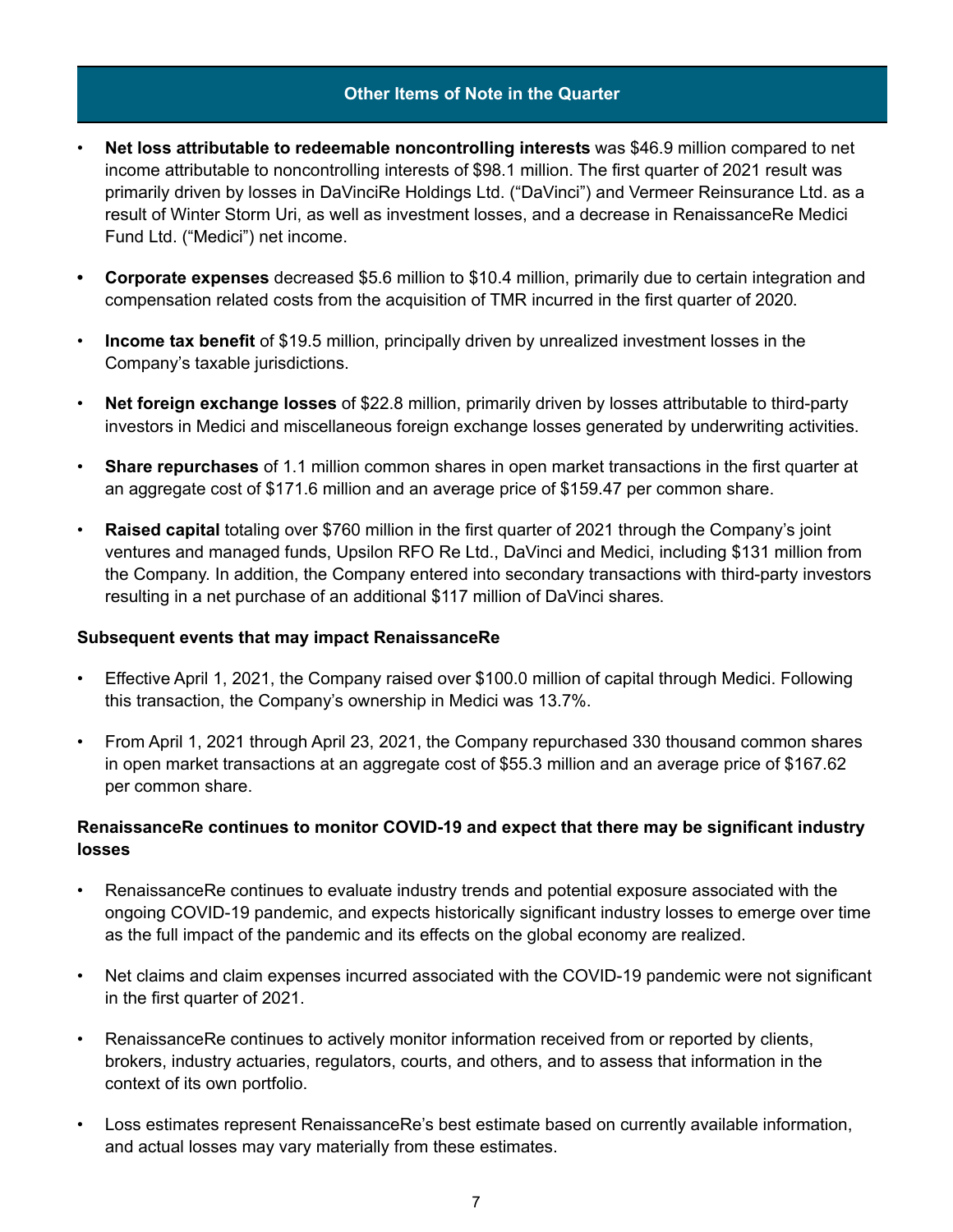## **Conference Call Details and Additional Information**

#### **Non-GAAP Financial Measures and Additional Financial Information**

This Press Release includes certain financial measures that are not calculated in accordance with generally accepted accounting principles in the U.S. ("GAAP") including "operating income (loss) available (attributable) to RenaissanceRe common shareholders," "operating income (loss) available (attributable) to RenaissanceRe common shareholders per common share - diluted," "operating return on average common equity - annualized," "tangible book value per common share" and "tangible book value per common share plus accumulated dividends." A reconciliation of such measures to the most comparable GAAP figures in accordance with Regulation G is presented in the attached supplemental financial data.

Please refer to the "Investors - Financial Reports - Financial Supplements" section of the Company's website at www.renre.com for a copy of the Financial Supplement which includes additional information on the Company's financial performance.

#### **Conference Call Information**

RenaissanceRe will host a conference call on Thursday, April 29, 2021 at 11:00 a.m. ET to discuss this release. Live broadcast of the conference call will be available through the "Investors - Webcasts & Presentations" section of the Company's website at www.renre.com.

#### **About RenaissanceRe**

RenaissanceRe is a global provider of reinsurance and insurance that specializes in matching wellstructured risks with efficient sources of capital. The Company provides property, casualty and specialty reinsurance and certain insurance solutions to customers, principally through intermediaries. Established in 1993, RenaissanceRe has offices in Bermuda, Australia, Ireland, Singapore, Switzerland, the United Kingdom and the United States.

#### **Cautionary Statement Regarding Forward-Looking Statements**

Any forward-looking statements made in this Press Release reflect RenaissanceRe's current views with respect to future events and financial performance and are made pursuant to the safe harbor provisions of the Private Securities Litigation Reform Act of 1995. These statements are subject to numerous factors that could cause actual results to differ materially from those set forth in or implied by such forwardlooking statements, including the following: the uncertainty of the continuing and future impact of the COVID-19 pandemic, including measures taken in response thereto and the effect of legislative, regulatory and judicial influences on our financial performance and our ability to conduct our business; the frequency and severity of catastrophic and other events the Company covers; the effectiveness of the Company's claims and claim expense reserving process; the effect of climate change on the Company's business, including the trend towards increasingly frequent and severe climate events; the Company's ability to maintain its financial strength ratings; the effect of emerging claims and coverage issues; collection on claimed retrocessional coverage, and new retrocessional reinsurance being available on acceptable terms and providing the coverage that the Company intended to obtain; the Company's reliance on a small and decreasing number of reinsurance brokers and other distribution services for the preponderance of its revenue; the Company's exposure to credit loss from counterparties in the normal course of business; the effect of continued challenging economic conditions throughout the world; the performance of the Company's investment portfolio and financial market volatility; a contention by the U.S. Internal Revenue Service that Renaissance Reinsurance Ltd., or any of the Company's other Bermuda subsidiaries, is subject to taxation in the U.S.; the effects of U.S. tax reform legislation and possible future tax reform legislation and regulations, including changes to the tax treatment of the Company's shareholders or investors in its joint ventures or other entities it manages; the effect of cybersecurity risks, including technology breaches or failure, on the Company's business; the success of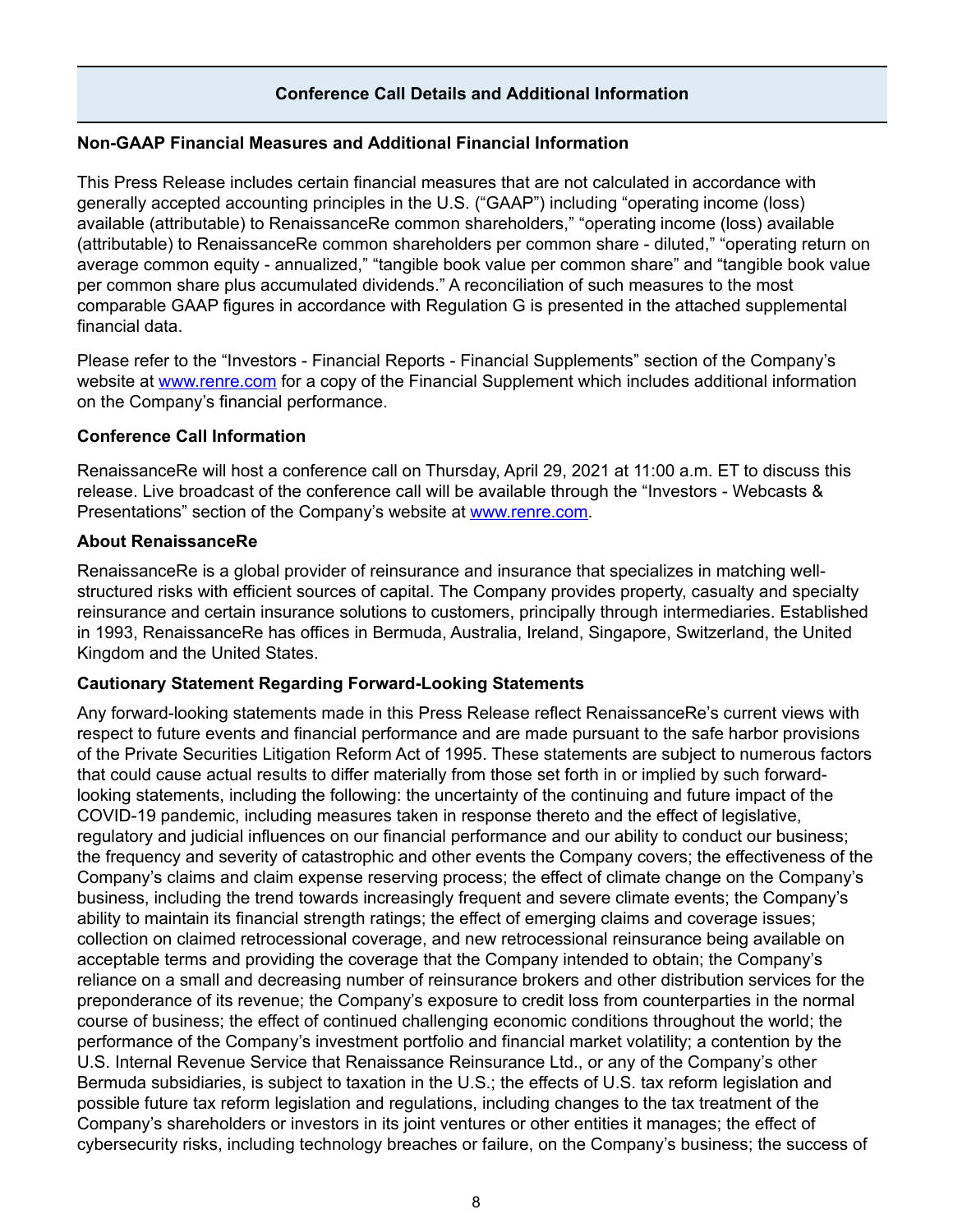any of the Company's strategic investments or acquisitions, including its ability to manage its operations as its product and geographical diversity increases; the Company's ability to retain its key senior officers and to attract or retain the executives and employees necessary to manage its business; the Company's ability to effectively manage capital on behalf of investors in joint ventures or other entities it manages; foreign currency exchange rate fluctuations; soft reinsurance underwriting market conditions; changes in the method for determining the London Inter-bank Offered Rate ("LIBOR") and the replacement of LIBOR; losses the Company could face from terrorism, political unrest or war; the Company's ability to successfully implement its business strategies and initiatives; the Company's ability to determine any impairments taken on its investments; the effects of inflation; the ability of the Company's ceding companies and delegated authority counterparties to accurately assess the risks they underwrite; the effect of operational risks, including system or human failures; the Company's ability to raise capital if necessary; the Company's ability to comply with covenants in its debt agreements; changes to the regulatory systems under which the Company operates, including as a result of increased global regulation of the insurance and reinsurance industries; changes in Bermuda laws and regulations and the political environment in Bermuda; the Company's dependence on the ability of its operating subsidiaries to declare and pay dividends; aspects of the Company's corporate structure that may discourage thirdparty takeovers and other transactions; difficulties investors may have in servicing process or enforcing judgments against the Company in the U.S.; the cyclical nature of the reinsurance and insurance industries; adverse legislative developments that reduce the size of the private markets the Company serves or impede their future growth; consolidation of competitors, customers and insurance and reinsurance brokers; the effect on the Company's business of the highly competitive nature of its industry, including the effect of new entrants to, competing products for and consolidation in the (re)insurance industry; other political, regulatory or industry initiatives adversely impacting the Company; the Company's ability to comply with applicable sanctions and foreign corrupt practices laws; increasing barriers to free trade and the free flow of capital; international restrictions on the writing of reinsurance by foreign companies and government intervention in the natural catastrophe market; the effect of Organisation for Economic Co-operation and Development or European Union ("EU") measures to increase the Company's taxes and reporting requirements; changes in regulatory regimes and accounting rules that may impact financial results irrespective of business operations; the Company's need to make many estimates and judgments in the preparation of its financial statements; the effect of the exit by the United Kingdom from the EU; and other factors affecting future results disclosed in RenaissanceRe's filings with the Securities and Exchange Commission, including its Annual Reports on Form 10-K and Quarterly Reports on Form 10-Q.

#### **INVESTOR CONTACT:**

Keith McCue Senior Vice President, Finance & Investor Relations Senior Vice President, Head of Global Marketing & RenaissanceRe Holdings Ltd. (441) 239-4830

#### **MEDIA CONTACT:**

Keil Gunther Client Communication RenaissanceRe Holdings Ltd. (441) 239-4932 or Kekst CNC Dawn Dover (212) 521-4800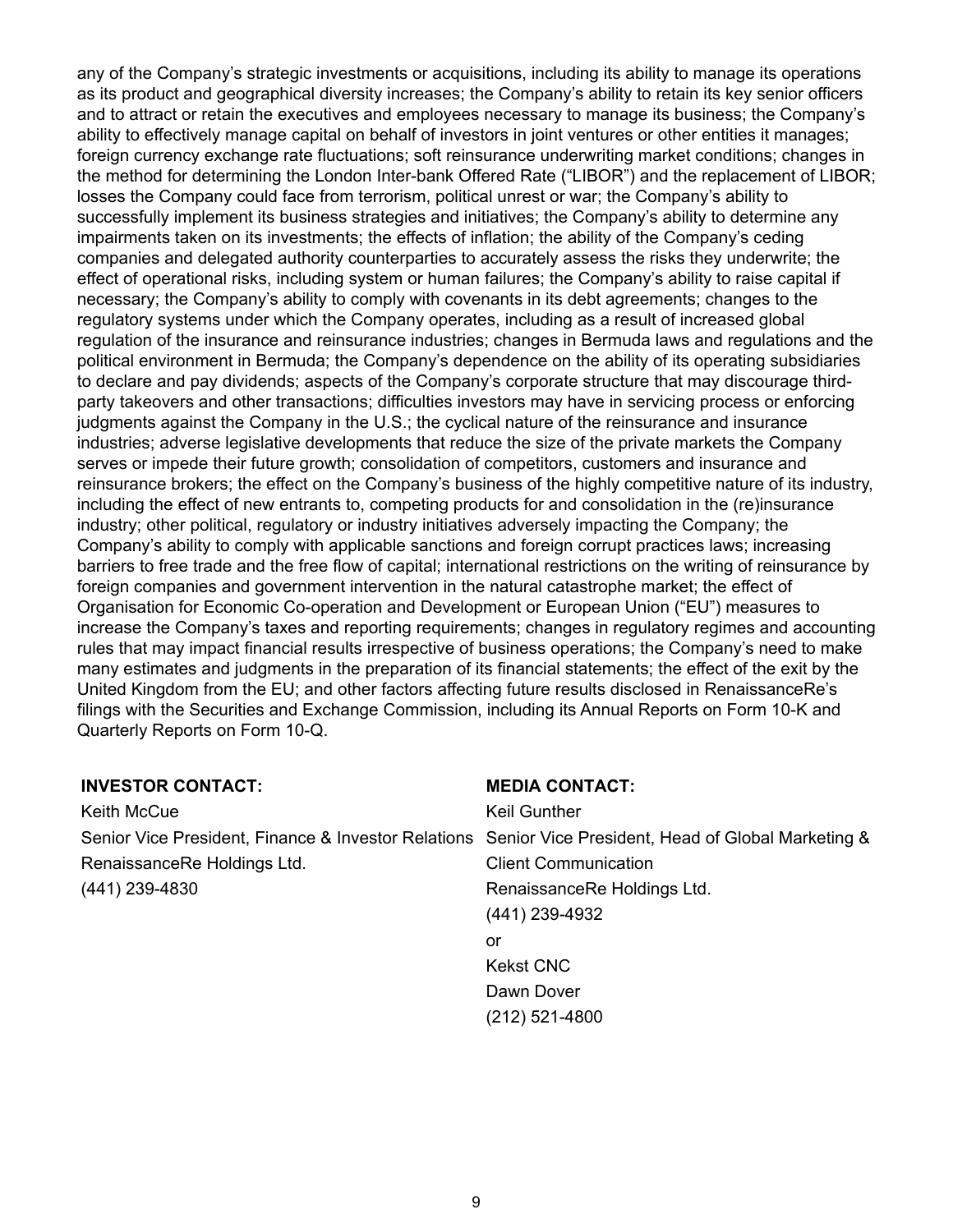#### **RenaissanceRe Holdings Ltd.**

#### **Summary Consolidated Statements of Operations**

(in thousands of United States Dollars, except per share amounts and percentages)

(Unaudited)

|                                                                                                     | Three months ended |                   |    |                   |
|-----------------------------------------------------------------------------------------------------|--------------------|-------------------|----|-------------------|
|                                                                                                     |                    | March 31,<br>2021 |    | March 31,<br>2020 |
| <b>Revenues</b>                                                                                     |                    |                   |    |                   |
| Gross premiums written                                                                              |                    | \$2,652,442       |    | \$2,025,721       |
| Net premiums written                                                                                |                    | \$1,824,083       |    | \$1,269,808       |
| Increase in unearned premiums                                                                       |                    | (670, 247)        |    | (356, 710)        |
| Net premiums earned                                                                                 |                    | 1,153,836         |    | 913,098           |
| Net investment income                                                                               |                    | 79,804            |    | 99,473            |
| Net foreign exchange losses                                                                         |                    | (22, 788)         |    | (5, 728)          |
| Equity in (losses) earnings of other ventures                                                       |                    | (5,558)           |    | 4,564             |
| Other income (loss)                                                                                 |                    | 2,171             |    | (4, 436)          |
| Net realized and unrealized losses on investments                                                   |                    | (345, 563)        |    | (110, 707)        |
| <b>Total revenues</b>                                                                               |                    | 861,902           |    | 896,264           |
| <b>Expenses</b>                                                                                     |                    |                   |    |                   |
| Net claims and claim expenses incurred                                                              |                    | 867.051           |    | 570,954           |
| Acquisition expenses                                                                                |                    | 267,234           |    | 210,604           |
| Operational expenses                                                                                |                    | 55.311            |    | 67,461            |
| Corporate expenses                                                                                  |                    | 10,405            |    | 15,991            |
| Interest expense                                                                                    |                    | 11,912            |    | 14,927            |
| <b>Total expenses</b>                                                                               | 1,211,913          |                   |    | 879,937           |
| (Loss) income before taxes                                                                          | (350, 011)         |                   |    | 16,327            |
| Income tax benefit                                                                                  |                    | 19,516            |    | 8,846             |
| Net (loss) income                                                                                   |                    | (330, 495)        |    | 25,173            |
| Net loss (income) attributable to redeemable noncontrolling interests                               |                    | 46,850            |    | (98,091)          |
| Net loss attributable to RenaissanceRe                                                              |                    | (283, 645)        |    | (72, 918)         |
| Dividends on preference shares                                                                      |                    | (7, 289)          |    | (9,056)           |
| Net loss attributable to RenaissanceRe common shareholders                                          | \$                 | (290, 934)        | \$ | (81, 974)         |
|                                                                                                     |                    |                   |    |                   |
| Net loss attributable to RenaissanceRe common shareholders per common share – basic                 | \$                 | (5.87)            | \$ | (1.89)            |
| Net loss attributable to RenaissanceRe common shareholders per common share - diluted               | \$                 | (5.87)            | \$ | (1.89)            |
| Operating income available to RenaissanceRe common shareholders per common share -<br>diluted $(1)$ | \$                 | 0.09              |    | 0.76              |
|                                                                                                     |                    |                   |    |                   |
| Average shares outstanding - basic                                                                  |                    | 49,579            |    | 43,441            |
| Average shares outstanding - diluted                                                                |                    | 49,579            |    | 43,441            |
| Net claims and claim expense ratio                                                                  |                    | 75.1 %            |    | 62.5 %            |
| Underwriting expense ratio                                                                          |                    | 28.0 %            |    | 30.5 %            |
| Combined ratio                                                                                      |                    | 103.1 %           |    | 93.0 %            |
| Return on average common equity - annualized                                                        |                    | $(17.1)\%$        |    | (6.3)%            |
| Operating return on average common equity - annualized (1)                                          |                    | 0.3%              |    | 2.6 %             |

(1) See Comments on Regulation G for a reconciliation of non-GAAP financial measures.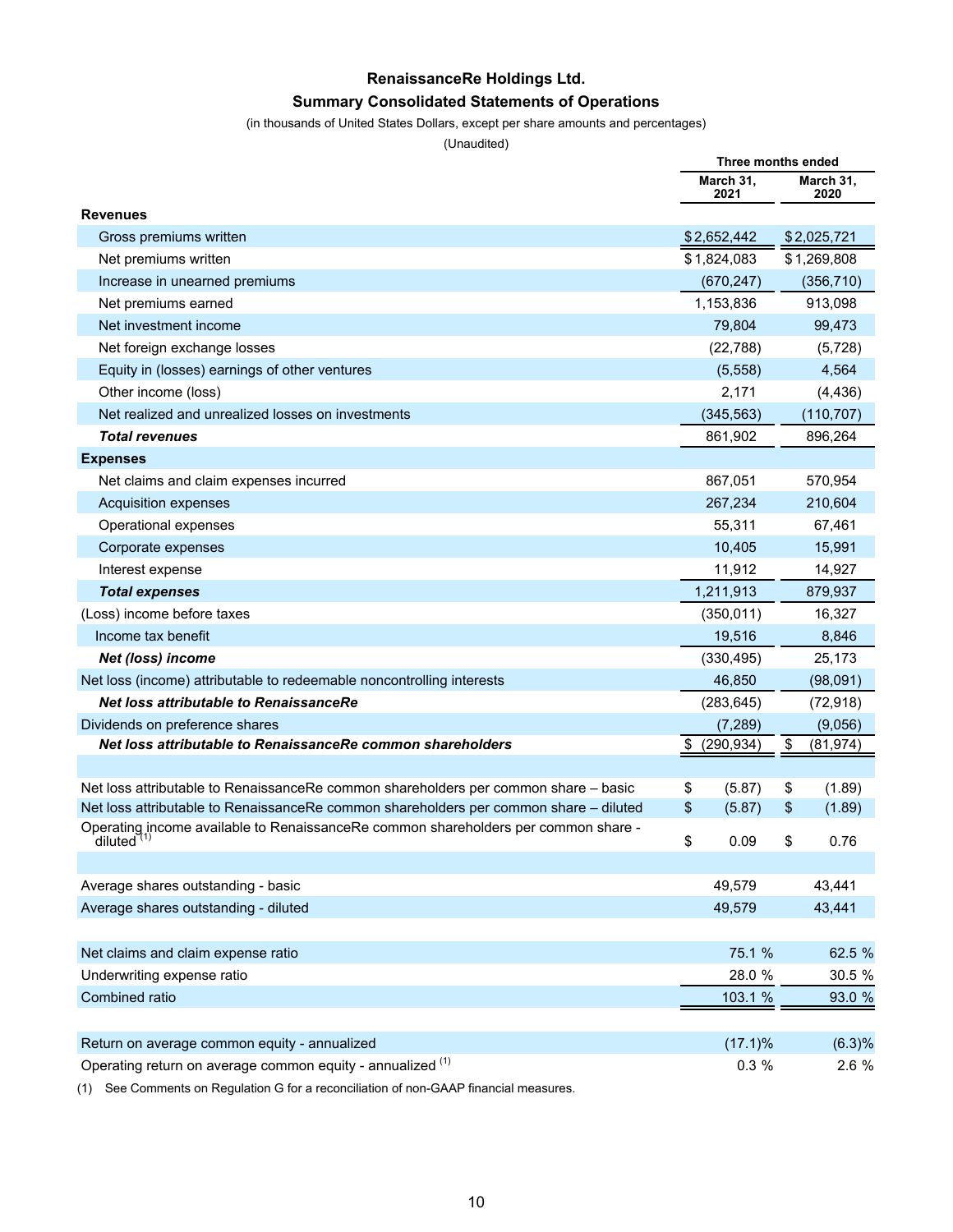# **RenaissanceRe Holdings Ltd.**

## **Summary Consolidated Balance Sheets**

(in thousands of United States Dollars, except per share amounts)

|                                                                      | March 31,<br>2021 | December 31,<br>2020 |
|----------------------------------------------------------------------|-------------------|----------------------|
| <b>Assets</b>                                                        | (Unaudited)       | (Audited)            |
| Fixed maturity investments trading, at fair value                    | \$13,309,234      | \$13,506,503         |
| Short term investments, at fair value                                | 5,091,143         | 4,993,735            |
| Equity investments trading, at fair value                            | 503,137           | 702,617              |
| Other investments, at fair value                                     | 1,379,056         | 1,256,948            |
| Investments in other ventures, under equity method                   | 91,362            | 98,373               |
| <b>Total investments</b>                                             | 20,373,932        | 20,558,176           |
| Cash and cash equivalents                                            | 1,286,661         | 1,736,813            |
| Premiums receivable                                                  | 3,928,122         | 2,894,631            |
| Prepaid reinsurance premiums                                         | 1,229,716         | 823,582              |
| Reinsurance recoverable                                              | 3,160,667         | 2,926,010            |
| Accrued investment income                                            | 62,573            | 66,743               |
| Deferred acquisition costs and value of business acquired            | 786,941           | 633,521              |
| Receivable for investments sold                                      | 841,156           | 568,293              |
| Other assets                                                         | 318,249           | 363,170              |
| Goodwill and other intangible assets                                 | 248,080           | 249,641              |
| <b>Total assets</b>                                                  | \$32,236,097      | \$30,820,580         |
| Liabilities, Noncontrolling Interests and Shareholders' Equity       |                   |                      |
| Liabilities                                                          |                   |                      |
| Reserve for claims and claim expenses                                | \$10,953,383      | \$10,381,138         |
| Unearned premiums                                                    | 3,833,155         | 2,763,599            |
| Debt                                                                 | 1,136,783         | 1,136,265            |
| Reinsurance balances payable                                         | 4,254,645         | 3,488,352            |
| Payable for investments purchased                                    | 1,133,787         | 1,132,538            |
| <b>Other liabilities</b>                                             | 436,437           | 970,121              |
| <b>Total liabilities</b>                                             | 21,748,190        | 19,872,013           |
| Redeemable noncontrolling interests                                  | 3,409,570         | 3,388,319            |
| <b>Shareholders' Equity</b>                                          |                   |                      |
| Preference shares                                                    | 525,000           | 525,000              |
| Common shares                                                        | 49,970            | 50,811               |
| Additional paid-in capital                                           | 1,450,627         | 1,623,206            |
| Accumulated other comprehensive loss                                 | (12, 382)         | (12, 642)            |
| Retained earnings                                                    | 5,065,122         | 5,373,873            |
| Total shareholders' equity attributable to RenaissanceRe             | 7,078,337         | 7,560,248            |
| Total liabilities, noncontrolling interests and shareholders' equity | \$32,236,097      | \$30,820,580         |
|                                                                      |                   |                      |
| Book value per common share                                          | 131.15 \$<br>\$   | 138.46               |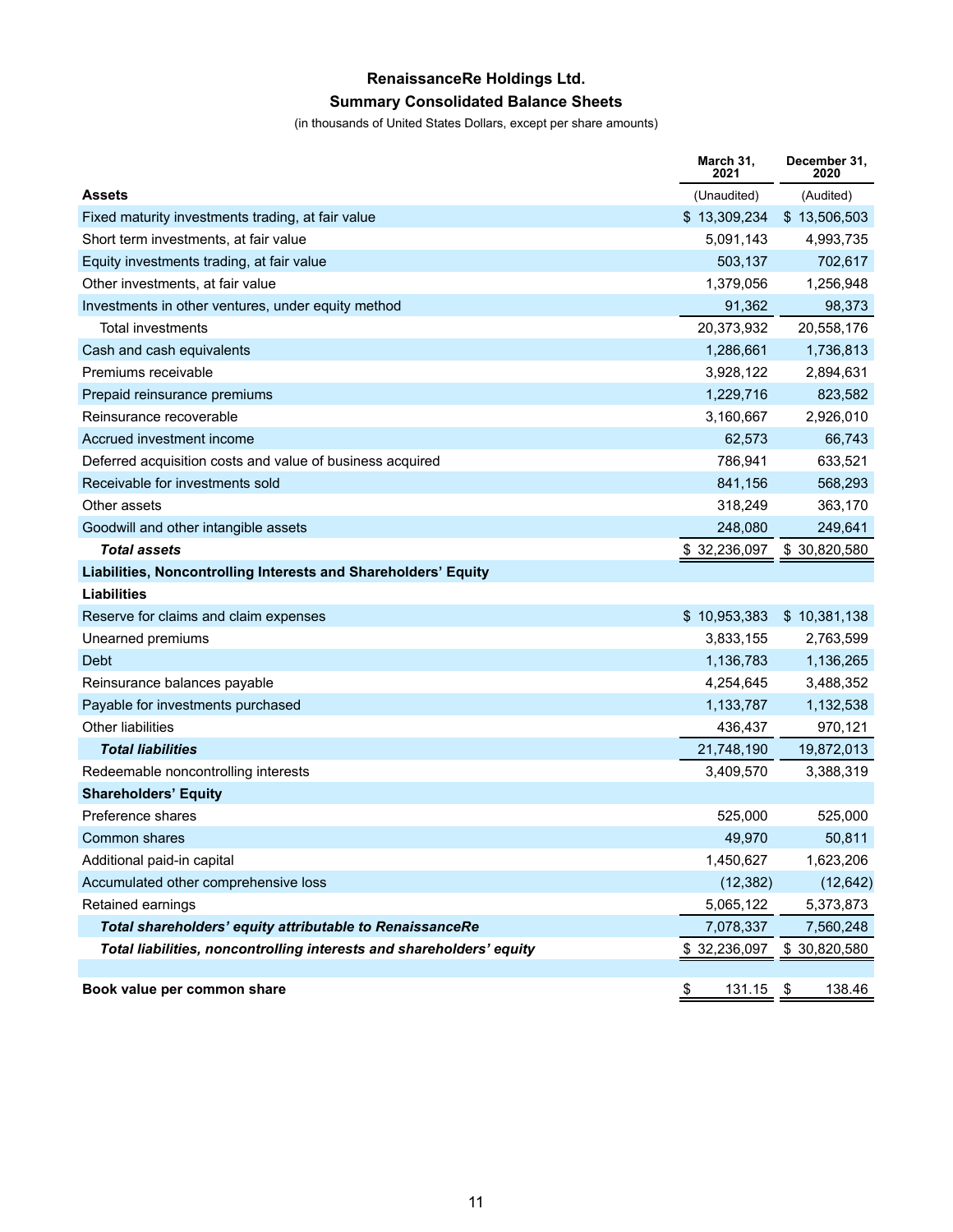# **RenaissanceRe Holdings Ltd.**

## **Supplemental Financial Data - Segment Information**

(in thousands of United States Dollars, except percentages)

(Unaudited)

| Casualty and<br>Other<br><b>Specialty</b><br>Total<br>Property<br>$\mathfrak{S}$<br>$\sqrt[6]{3}$<br>2.652.442<br>1,616,819<br>1,035,623<br>\$<br>Gross premiums written<br>s,<br>$\overline{\mathbb{S}}$<br>\$<br>\$<br>815.623<br>1,008,460<br>1,824,083<br>Net premiums written<br>$\overline{\mathbf{s}}$<br>\$<br>605,166<br>548.670<br>\$<br>1,153,836<br>Net premiums earned<br>498.832<br>368,219<br>867,051<br>Net claims and claim expenses incurred<br>112,754<br><b>Acquisition expenses</b><br>154,480<br>267,234<br>35,375<br>19,936<br>55,311<br>Operational expenses<br>$\sqrt[6]{\frac{1}{2}}$<br>(35,760)<br>\$<br>\$<br>6,035<br>Underwriting (loss) income<br>(41, 795)<br>79,804<br>Net investment income<br>79,804<br>Net foreign exchange losses<br>(22, 788)<br>(22, 788)<br>Equity in losses of other ventures<br>(5,558)<br>(5,558)<br>2,171<br>2,171<br>Other income<br>Net realized and unrealized losses on investments<br>(345, 563)<br>(345, 563)<br>(10, 405)<br>(10, 405)<br>Corporate expenses<br>(11, 912)<br>(11, 912)<br>Interest expense<br>(350, 011)<br>Loss before taxes and redeemable noncontrolling interests<br>19,516<br>19,516<br>Income tax benefit<br>Net loss attributable to redeemable noncontrolling interests<br>46,850<br>46,850<br>Dividends on preference shares<br>(7, 289)<br>(7, 289)<br>Net loss attributable to RenaissanceRe common shareholders<br>(290, 934)<br>\$<br>503.994<br>\$<br>372.089<br>\$<br>876.083<br>Net claims and claim expenses incurred - current accident year<br>\$<br>Net claims and claim expenses incurred - prior accident years<br>(3,870)<br>(5, 162)<br>(9,032) |                                                | Three months ended March 31, 2021 |         |    |         |              |  |    |         |
|-------------------------------------------------------------------------------------------------------------------------------------------------------------------------------------------------------------------------------------------------------------------------------------------------------------------------------------------------------------------------------------------------------------------------------------------------------------------------------------------------------------------------------------------------------------------------------------------------------------------------------------------------------------------------------------------------------------------------------------------------------------------------------------------------------------------------------------------------------------------------------------------------------------------------------------------------------------------------------------------------------------------------------------------------------------------------------------------------------------------------------------------------------------------------------------------------------------------------------------------------------------------------------------------------------------------------------------------------------------------------------------------------------------------------------------------------------------------------------------------------------------------------------------------------------------------------------------------------------------------------------------------------------------|------------------------------------------------|-----------------------------------|---------|----|---------|--------------|--|----|---------|
|                                                                                                                                                                                                                                                                                                                                                                                                                                                                                                                                                                                                                                                                                                                                                                                                                                                                                                                                                                                                                                                                                                                                                                                                                                                                                                                                                                                                                                                                                                                                                                                                                                                             |                                                |                                   |         |    |         |              |  |    |         |
|                                                                                                                                                                                                                                                                                                                                                                                                                                                                                                                                                                                                                                                                                                                                                                                                                                                                                                                                                                                                                                                                                                                                                                                                                                                                                                                                                                                                                                                                                                                                                                                                                                                             |                                                |                                   |         |    |         |              |  |    |         |
|                                                                                                                                                                                                                                                                                                                                                                                                                                                                                                                                                                                                                                                                                                                                                                                                                                                                                                                                                                                                                                                                                                                                                                                                                                                                                                                                                                                                                                                                                                                                                                                                                                                             |                                                |                                   |         |    |         |              |  |    |         |
|                                                                                                                                                                                                                                                                                                                                                                                                                                                                                                                                                                                                                                                                                                                                                                                                                                                                                                                                                                                                                                                                                                                                                                                                                                                                                                                                                                                                                                                                                                                                                                                                                                                             |                                                |                                   |         |    |         |              |  |    |         |
|                                                                                                                                                                                                                                                                                                                                                                                                                                                                                                                                                                                                                                                                                                                                                                                                                                                                                                                                                                                                                                                                                                                                                                                                                                                                                                                                                                                                                                                                                                                                                                                                                                                             |                                                |                                   |         |    |         |              |  |    |         |
|                                                                                                                                                                                                                                                                                                                                                                                                                                                                                                                                                                                                                                                                                                                                                                                                                                                                                                                                                                                                                                                                                                                                                                                                                                                                                                                                                                                                                                                                                                                                                                                                                                                             |                                                |                                   |         |    |         |              |  |    |         |
|                                                                                                                                                                                                                                                                                                                                                                                                                                                                                                                                                                                                                                                                                                                                                                                                                                                                                                                                                                                                                                                                                                                                                                                                                                                                                                                                                                                                                                                                                                                                                                                                                                                             |                                                |                                   |         |    |         |              |  |    |         |
|                                                                                                                                                                                                                                                                                                                                                                                                                                                                                                                                                                                                                                                                                                                                                                                                                                                                                                                                                                                                                                                                                                                                                                                                                                                                                                                                                                                                                                                                                                                                                                                                                                                             |                                                |                                   |         |    |         |              |  |    |         |
|                                                                                                                                                                                                                                                                                                                                                                                                                                                                                                                                                                                                                                                                                                                                                                                                                                                                                                                                                                                                                                                                                                                                                                                                                                                                                                                                                                                                                                                                                                                                                                                                                                                             |                                                |                                   |         |    |         |              |  |    |         |
|                                                                                                                                                                                                                                                                                                                                                                                                                                                                                                                                                                                                                                                                                                                                                                                                                                                                                                                                                                                                                                                                                                                                                                                                                                                                                                                                                                                                                                                                                                                                                                                                                                                             |                                                |                                   |         |    |         |              |  |    |         |
|                                                                                                                                                                                                                                                                                                                                                                                                                                                                                                                                                                                                                                                                                                                                                                                                                                                                                                                                                                                                                                                                                                                                                                                                                                                                                                                                                                                                                                                                                                                                                                                                                                                             |                                                |                                   |         |    |         |              |  |    |         |
|                                                                                                                                                                                                                                                                                                                                                                                                                                                                                                                                                                                                                                                                                                                                                                                                                                                                                                                                                                                                                                                                                                                                                                                                                                                                                                                                                                                                                                                                                                                                                                                                                                                             |                                                |                                   |         |    |         |              |  |    |         |
|                                                                                                                                                                                                                                                                                                                                                                                                                                                                                                                                                                                                                                                                                                                                                                                                                                                                                                                                                                                                                                                                                                                                                                                                                                                                                                                                                                                                                                                                                                                                                                                                                                                             |                                                |                                   |         |    |         |              |  |    |         |
|                                                                                                                                                                                                                                                                                                                                                                                                                                                                                                                                                                                                                                                                                                                                                                                                                                                                                                                                                                                                                                                                                                                                                                                                                                                                                                                                                                                                                                                                                                                                                                                                                                                             |                                                |                                   |         |    |         |              |  |    |         |
|                                                                                                                                                                                                                                                                                                                                                                                                                                                                                                                                                                                                                                                                                                                                                                                                                                                                                                                                                                                                                                                                                                                                                                                                                                                                                                                                                                                                                                                                                                                                                                                                                                                             |                                                |                                   |         |    |         |              |  |    |         |
|                                                                                                                                                                                                                                                                                                                                                                                                                                                                                                                                                                                                                                                                                                                                                                                                                                                                                                                                                                                                                                                                                                                                                                                                                                                                                                                                                                                                                                                                                                                                                                                                                                                             |                                                |                                   |         |    |         |              |  |    |         |
|                                                                                                                                                                                                                                                                                                                                                                                                                                                                                                                                                                                                                                                                                                                                                                                                                                                                                                                                                                                                                                                                                                                                                                                                                                                                                                                                                                                                                                                                                                                                                                                                                                                             |                                                |                                   |         |    |         |              |  |    |         |
|                                                                                                                                                                                                                                                                                                                                                                                                                                                                                                                                                                                                                                                                                                                                                                                                                                                                                                                                                                                                                                                                                                                                                                                                                                                                                                                                                                                                                                                                                                                                                                                                                                                             |                                                |                                   |         |    |         |              |  |    |         |
|                                                                                                                                                                                                                                                                                                                                                                                                                                                                                                                                                                                                                                                                                                                                                                                                                                                                                                                                                                                                                                                                                                                                                                                                                                                                                                                                                                                                                                                                                                                                                                                                                                                             |                                                |                                   |         |    |         |              |  |    |         |
|                                                                                                                                                                                                                                                                                                                                                                                                                                                                                                                                                                                                                                                                                                                                                                                                                                                                                                                                                                                                                                                                                                                                                                                                                                                                                                                                                                                                                                                                                                                                                                                                                                                             |                                                |                                   |         |    |         |              |  |    |         |
|                                                                                                                                                                                                                                                                                                                                                                                                                                                                                                                                                                                                                                                                                                                                                                                                                                                                                                                                                                                                                                                                                                                                                                                                                                                                                                                                                                                                                                                                                                                                                                                                                                                             |                                                |                                   |         |    |         |              |  |    |         |
|                                                                                                                                                                                                                                                                                                                                                                                                                                                                                                                                                                                                                                                                                                                                                                                                                                                                                                                                                                                                                                                                                                                                                                                                                                                                                                                                                                                                                                                                                                                                                                                                                                                             |                                                |                                   |         |    |         |              |  |    |         |
|                                                                                                                                                                                                                                                                                                                                                                                                                                                                                                                                                                                                                                                                                                                                                                                                                                                                                                                                                                                                                                                                                                                                                                                                                                                                                                                                                                                                                                                                                                                                                                                                                                                             |                                                |                                   |         |    |         |              |  |    |         |
|                                                                                                                                                                                                                                                                                                                                                                                                                                                                                                                                                                                                                                                                                                                                                                                                                                                                                                                                                                                                                                                                                                                                                                                                                                                                                                                                                                                                                                                                                                                                                                                                                                                             | Net claims and claim expenses incurred - total | \$                                | 498,832 | \$ | 368,219 | $\mathbb{S}$ |  | \$ | 867,051 |
|                                                                                                                                                                                                                                                                                                                                                                                                                                                                                                                                                                                                                                                                                                                                                                                                                                                                                                                                                                                                                                                                                                                                                                                                                                                                                                                                                                                                                                                                                                                                                                                                                                                             |                                                |                                   |         |    |         |              |  |    |         |
| 83.3 %<br>67.8%<br>75.9 %<br>Net claims and claim expense ratio - current accident year                                                                                                                                                                                                                                                                                                                                                                                                                                                                                                                                                                                                                                                                                                                                                                                                                                                                                                                                                                                                                                                                                                                                                                                                                                                                                                                                                                                                                                                                                                                                                                     |                                                |                                   |         |    |         |              |  |    |         |
| Net claims and claim expense ratio - prior accident years<br>(0.9)%<br>(0.7)%<br>(0.8)%                                                                                                                                                                                                                                                                                                                                                                                                                                                                                                                                                                                                                                                                                                                                                                                                                                                                                                                                                                                                                                                                                                                                                                                                                                                                                                                                                                                                                                                                                                                                                                     |                                                |                                   |         |    |         |              |  |    |         |
| 67.1 %<br>75.1 %<br>82.4 %<br>Net claims and claim expense ratio - calendar year                                                                                                                                                                                                                                                                                                                                                                                                                                                                                                                                                                                                                                                                                                                                                                                                                                                                                                                                                                                                                                                                                                                                                                                                                                                                                                                                                                                                                                                                                                                                                                            |                                                |                                   |         |    |         |              |  |    |         |
| 24.5 %<br>31.8 %<br>28.0%<br>Underwriting expense ratio                                                                                                                                                                                                                                                                                                                                                                                                                                                                                                                                                                                                                                                                                                                                                                                                                                                                                                                                                                                                                                                                                                                                                                                                                                                                                                                                                                                                                                                                                                                                                                                                     |                                                |                                   |         |    |         |              |  |    |         |
| 103.1 %<br>106.9 %<br>98.9 %<br>Combined ratio                                                                                                                                                                                                                                                                                                                                                                                                                                                                                                                                                                                                                                                                                                                                                                                                                                                                                                                                                                                                                                                                                                                                                                                                                                                                                                                                                                                                                                                                                                                                                                                                              |                                                |                                   |         |    |         |              |  |    |         |

|                                                                | Three months ended March 31, 2020 |           |               |                                  |                         |            |    |              |
|----------------------------------------------------------------|-----------------------------------|-----------|---------------|----------------------------------|-------------------------|------------|----|--------------|
|                                                                | Property                          |           |               | Casualty and<br><b>Specialty</b> |                         | Other      |    | <b>Total</b> |
| Gross premiums written                                         | \$                                | 1,220,526 | $\sqrt[6]{3}$ | 805.195                          | \$                      |            | \$ | 2,025,721    |
| Net premiums written                                           |                                   | 674.581   |               | 595,227                          | $\overline{\mathbb{s}}$ |            | s  | 1,269,808    |
| Net premiums earned                                            |                                   | 421.335   |               | 491,763                          | $\overline{\mathbb{s}}$ |            | \$ | 913,098      |
| Net claims and claim expenses incurred                         |                                   | 144,745   |               | 426,209                          |                         |            |    | 570,954      |
| <b>Acquisition expenses</b>                                    |                                   | 85,351    |               | 125,253                          |                         |            |    | 210,604      |
| Operational expenses                                           |                                   | 44,007    |               | 23,454                           |                         |            |    | 67.461       |
| Underwriting income (loss)                                     | $\sqrt[6]{3}$                     | 147,232   | $\sqrt[6]{3}$ | (83, 153)                        | $\sqrt[6]{\frac{1}{2}}$ |            |    | 64,079       |
| Net investment income                                          |                                   |           |               |                                  |                         | 99,473     |    | 99.473       |
| Net foreign exchange losses                                    |                                   |           |               |                                  |                         | (5, 728)   |    | (5,728)      |
| Equity in earnings of other ventures                           |                                   |           |               |                                  |                         | 4,564      |    | 4,564        |
| Other loss                                                     |                                   |           |               |                                  |                         | (4, 436)   |    | (4, 436)     |
| Net realized and unrealized losses on investments              |                                   |           |               |                                  |                         | (110, 707) |    | (110, 707)   |
| Corporate expenses                                             |                                   |           |               |                                  |                         | (15,991)   |    | (15,991)     |
| Interest expense                                               |                                   |           |               |                                  |                         | (14, 927)  |    | (14, 927)    |
| Income before taxes and redeemable noncontrolling interests    |                                   |           |               |                                  |                         |            |    | 16,327       |
| Income tax expense                                             |                                   |           |               |                                  |                         | 8,846      |    | 8,846        |
| Net income attributable to redeemable noncontrolling interests |                                   |           |               |                                  |                         | (98,091)   |    | (98,091)     |
| Dividends on preference shares                                 |                                   |           |               |                                  |                         | (9,056)    |    | (9,056)      |
| Net loss available to RenaissanceRe common shareholders        |                                   |           |               |                                  |                         |            | S  | (81, 974)    |
|                                                                |                                   |           |               |                                  |                         |            |    |              |
| Net claims and claim expenses incurred - current accident year | $\mathbf{\$}$                     | 130,844   | \$            | 426,210                          | \$                      |            |    | 557,054      |
| Net claims and claim expenses incurred - prior accident years  |                                   | 13,901    |               | (1)                              |                         |            |    | 13,900       |
| Net claims and claim expenses incurred - total                 | \$                                | 144,745   | \$            | 426.209                          | \$                      |            |    | 570,954      |
|                                                                |                                   |           |               |                                  |                         |            |    |              |
| Net claims and claim expense ratio - current accident year     |                                   | 31.1 %    |               | 86.7 %                           |                         |            |    | 61.0%        |
| Net claims and claim expense ratio - prior accident years      |                                   | 3.3%      |               | $-$ %                            |                         |            |    | 1.5 %        |
| Net claims and claim expense ratio - calendar year             |                                   | 34.4 %    |               | 86.7 %                           |                         |            |    | 62.5 %       |
| Underwriting expense ratio                                     |                                   | 30.7 %    |               | 30.2 %                           |                         |            |    | 30.5 %       |
| Combined ratio                                                 |                                   | 65.1 %    |               | 116.9 %                          |                         |            |    | 93.0 %       |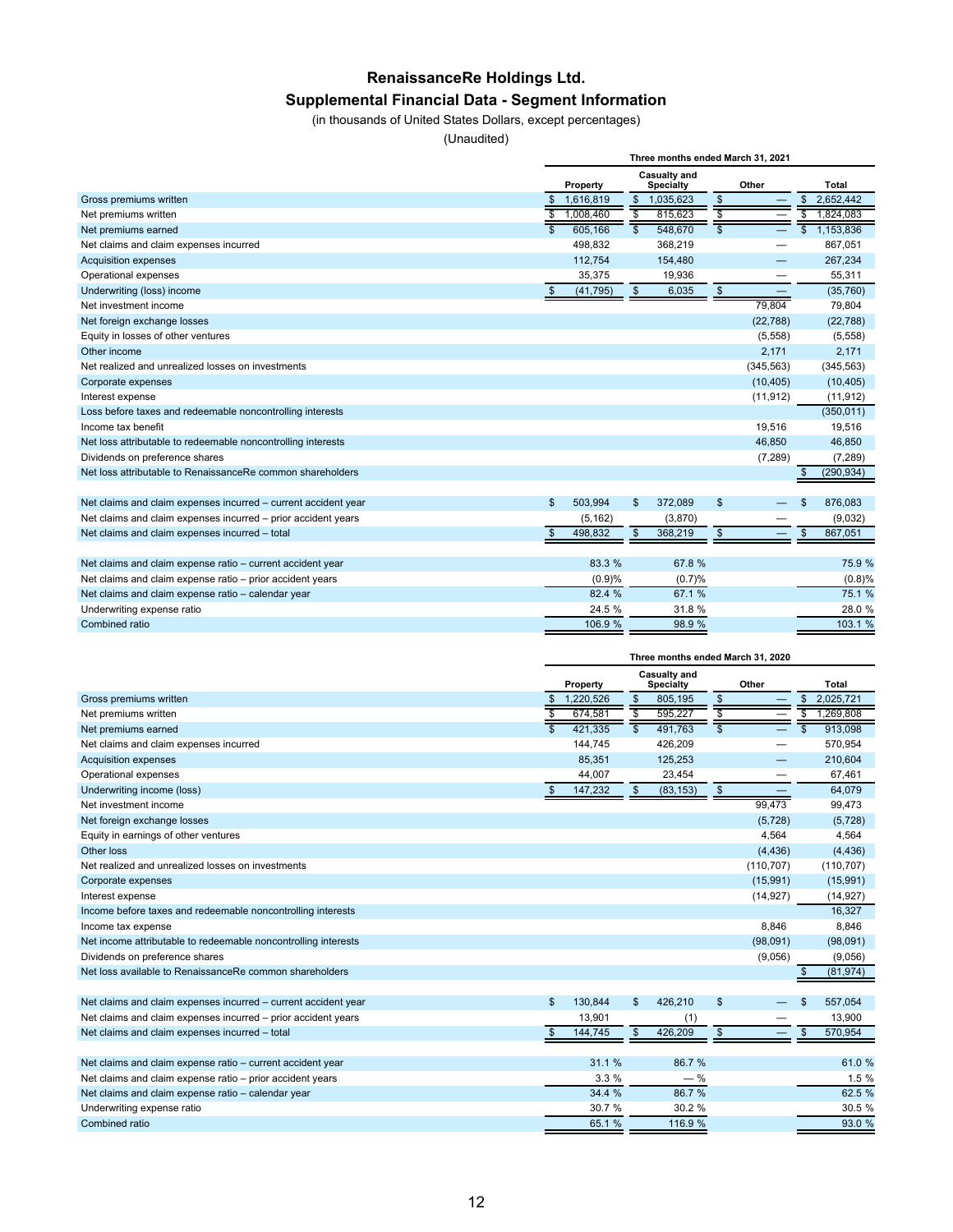## **RenaissanceRe Holdings Ltd. Supplemental Financial Data - Gross Premiums Written**

(in thousands of United States Dollars)

(Unaudited)

|                                                       | Three months ended |           |    |                   |
|-------------------------------------------------------|--------------------|-----------|----|-------------------|
|                                                       | March 31,<br>2021  |           |    | March 31,<br>2020 |
| <b>Property Segment</b>                               |                    |           |    |                   |
| Catastrophe                                           | \$                 | 1,131,125 | \$ | 936,190           |
| Other property                                        |                    | 485,694   |    | 284,336           |
| Property segment gross premiums written               |                    | 1,616,819 | \$ | 1,220,526         |
|                                                       |                    |           |    |                   |
| <b>Casualty and Specialty Segment</b>                 |                    |           |    |                   |
| General casualty <sup>(1)</sup>                       | \$                 | 343,170   | \$ | 246,667           |
| Professional liability <sup>(2)</sup>                 |                    | 314,372   |    | 230,487           |
| Financial lines <sup>(3)</sup>                        |                    | 144,386   |    | 147,079           |
| Other $(4)$                                           |                    | 233,695   |    | 180,962           |
| Casualty and Specialty segment gross premiums written |                    | 1,035,623 | \$ | 805,195           |

(1) Includes automobile liability, casualty clash, employer's liability, umbrella or excess casualty, workers' compensation and general liability.

(2) Includes directors and officers, medical malpractice, and professional indemnity.

(3) Includes financial guaranty, mortgage guaranty, political risk, surety and trade credit.

(4) Includes accident and health, agriculture, aviation, cyber, energy, marine, satellite and terrorism. Lines of business such as regional multiline and whole account may have characteristics of various other classes of business, and are allocated accordingly.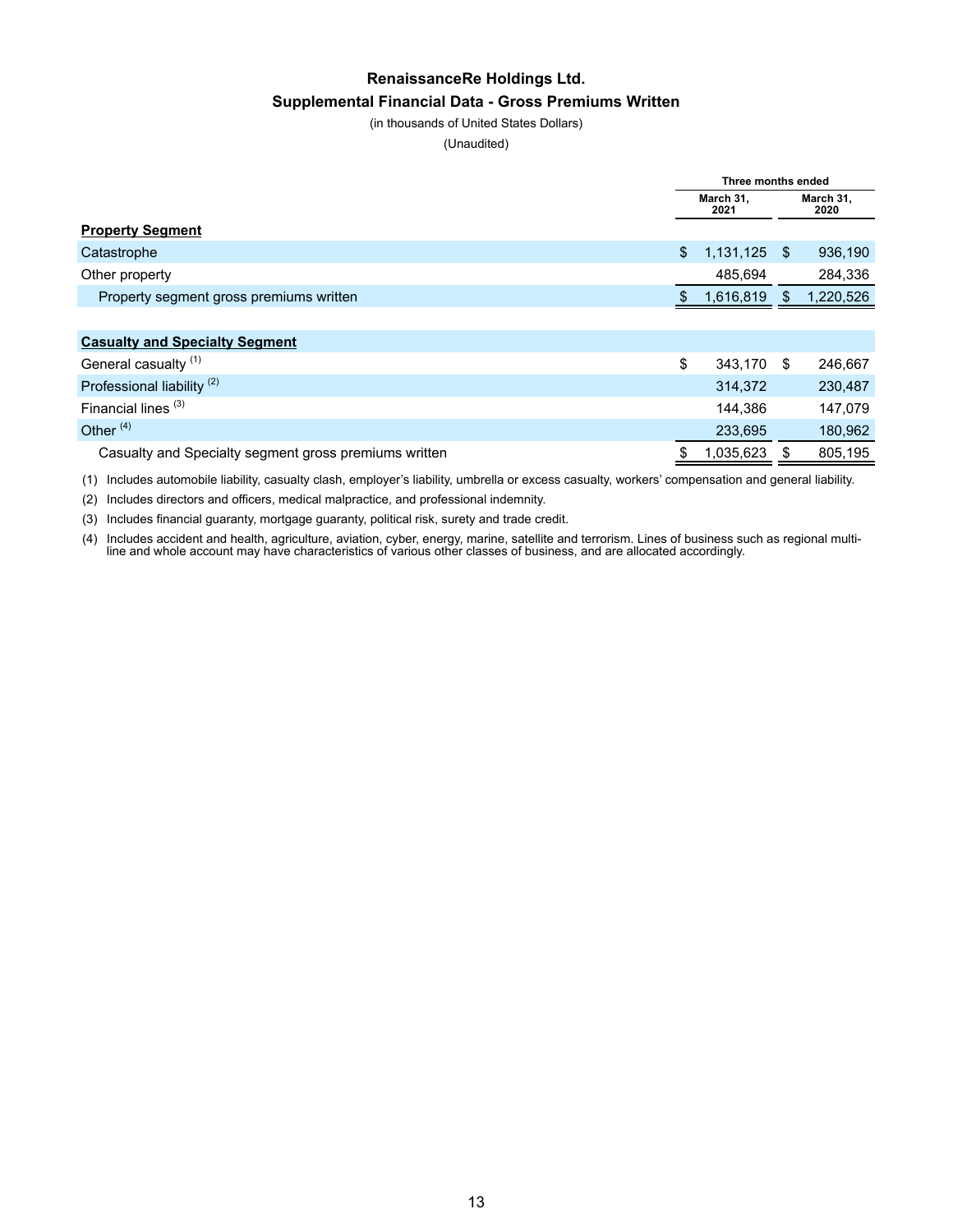## **RenaissanceRe Holdings Ltd. Supplemental Financial Data - Total Investment Result**

#### (in thousands of United States Dollars, except percentages)

(Unaudited)

|                                                   | Three months ended |            |                |                   |
|---------------------------------------------------|--------------------|------------|----------------|-------------------|
|                                                   | March 31,<br>2021  |            |                | March 31,<br>2020 |
| Fixed maturity investments trading                | $\mathfrak{L}$     | 62,933     | $\mathfrak{S}$ | 73,338            |
| Short term investments                            |                    | 573        |                | 12,092            |
| Equity investments trading                        |                    | 1,491      |                | 1,551             |
| Other investments                                 |                    |            |                |                   |
| Catastrophe bonds                                 |                    | 14,468     |                | 14,139            |
| Other                                             |                    | 3,801      |                | 1,629             |
| Cash and cash equivalents                         |                    | 102        |                | 1,504             |
|                                                   |                    | 83,368     |                | 104,253           |
| Investment expenses                               |                    | (3, 564)   |                | (4,780)           |
| Net investment income                             |                    | 79,804     |                | 99,473            |
|                                                   |                    |            |                |                   |
| Net realized and unrealized (losses) gains on:    |                    |            |                |                   |
| Fixed maturity investments trading $(1)$          |                    | (261, 759) |                | 101,221           |
| Equity investments trading $(1)$                  |                    | (67, 922)  |                | (151, 882)        |
| Other investments                                 |                    |            |                |                   |
| Catastrophe bonds                                 |                    | (19,083)   |                | (14, 352)         |
| Other                                             |                    | 3,201      |                | (45, 694)         |
| Net realized and unrealized losses on investments |                    | (345,563)  |                | (110, 707)        |
| <b>Total investment result</b>                    | - \$               | (265, 759) | \$             | (11,234)          |
|                                                   |                    |            |                |                   |

#### **Total investment return - annualized** (0.1)% (0.1) (1.9) % (0.1) % (0.1) % (0.1) % (0.1) % (0.1) % (0.1) % (0.1) %

(1) Net realized and unrealized (losses) gains on fixed maturity investments trading includes the impacts of interest rate futures, interest rate swaps, credit default swaps and total return swaps. Net realized and unrealized (losses) gains on equity investments trading includes the impact of equity futures.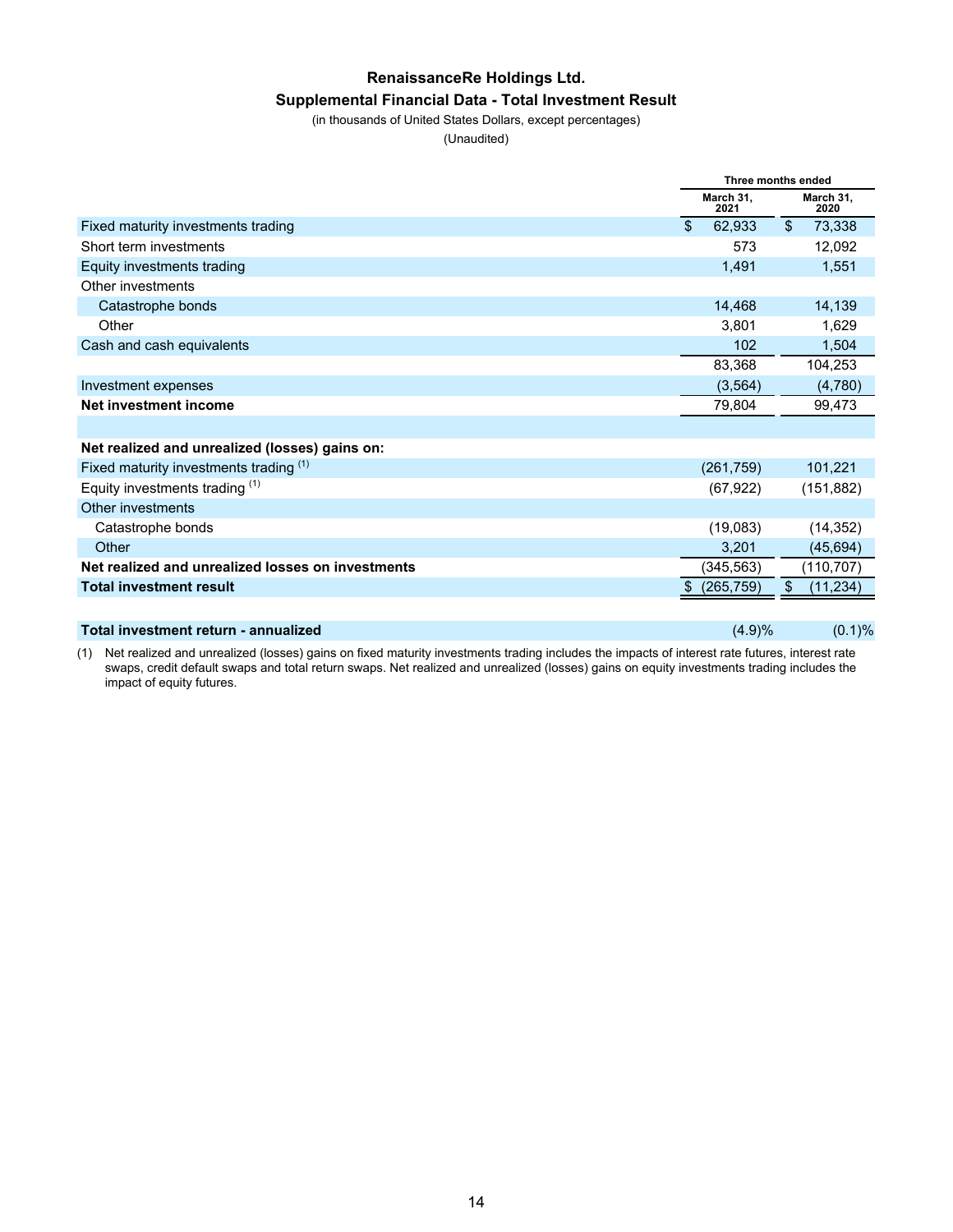#### **Comments on Regulation G**

In addition to the GAAP financial measures set forth in this Press Release, the Company has included certain non-GAAP financial measures within the meaning of Regulation G. The Company has provided these financial measures in previous investor communications and the Company's management believes that these measures are important to investors and other interested persons, and that investors and such other persons benefit from having a consistent basis for comparison between quarters and for comparison with other companies within the industry. These measures may not, however, be comparable to similarly titled measures used by companies outside of the insurance industry. Investors are cautioned not to place undue reliance on these non-GAAP measures in assessing the Company's overall financial performance.

#### **Operating Income (Loss) Available (Attributable) to RenaissanceRe Common Shareholders and Operating Return on Average Common Equity - Annualized**

The Company uses "operating income (loss) available (attributable) to RenaissanceRe common shareholders" as a measure to evaluate the underlying fundamentals of its operations and believes it to be a useful measure of its corporate performance. "Operating income (loss) available (attributable) to RenaissanceRe common shareholders" as used herein differs from "net loss attributable to RenaissanceRe common shareholders," which the Company believes is the most directly comparable GAAP measure, by the exclusion of net realized and unrealized gains and losses on investments, excluding other investments - catastrophe bonds, net foreign exchange gains and losses, corporate expenses associated with the acquisition of TMR and the subsequent sale of RenaissanceRe (UK) Limited ("RenaissanceRe UK"), the income tax expense or benefit associated with these adjustments and the portion of these adjustments attributable to the Company's redeemable noncontrolling interests." The Company's management believes that "operating income (loss) available (attributable) to RenaissanceRe common shareholders" is useful to investors because it more accurately measures and predicts the Company's results of operations by removing the variability arising from: fluctuations in the fair value of the Company's fixed maturity investment portfolio, equity investments trading, other investments (excluding catastrophe bonds) and investmentsrelated derivatives; fluctuations in foreign exchange rates; corporate expenses associated with the acquisition of TMR and the subsequent sale of RenaissanceRe UK; the associated income tax expense or benefit of these adjustments; and the portion of these adjustments attributable to the Company's redeemable noncontrolling interests. The Company also uses "operating income (loss) available (attributable) to RenaissanceRe common shareholders" to calculate "operating income (loss) available (attributable) to RenaissanceRe common shareholders per common share - diluted" and "operating return on average common equity - annualized." The following table is a reconciliation of: (1) net loss attributable to RenaissanceRe common shareholders to "operating income (loss) available (attributable) to RenaissanceRe common shareholders"; (2) net loss attributable to RenaissanceRe common shareholders per common share - diluted to "operating income (loss) available (attributable) to RenaissanceRe common shareholders per common share - diluted"; and (3) return on average common equity annualized to "operating return on average common equity - annualized." Comparative information for all prior periods has been updated to conform to the current methodology and presentation.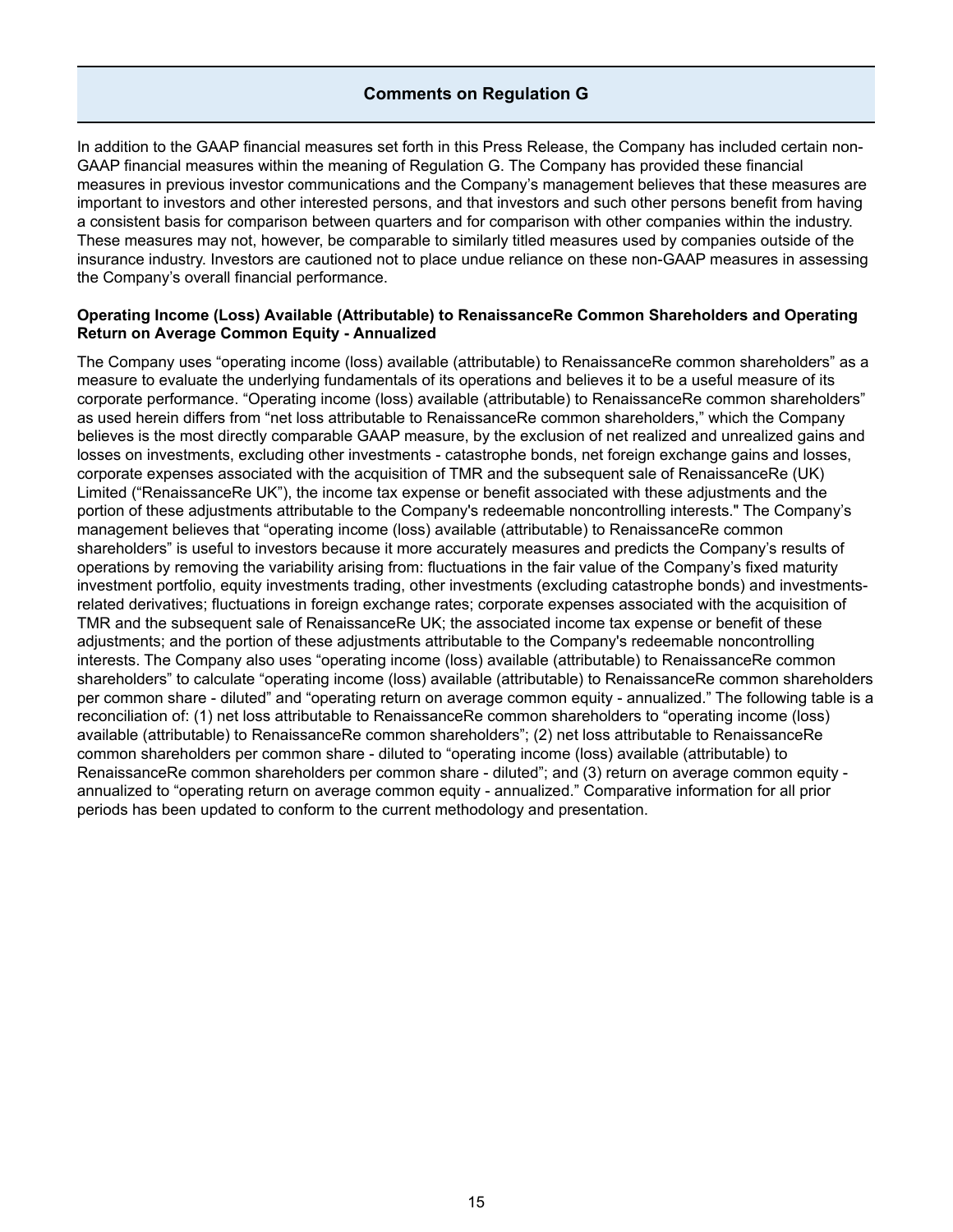|                                                                                                                                 |                          | Three months ended        |
|---------------------------------------------------------------------------------------------------------------------------------|--------------------------|---------------------------|
| (in thousands of United States Dollars, except per share amounts and percentages)                                               | March 31.<br>2021        | March 31.<br>2020         |
| Net loss attributable to RenaissanceRe common shareholders                                                                      | \$(290, 934)             | $\mathbb{S}$<br>(81, 974) |
| Adjustment for net realized and unrealized losses on investments, excluding other investments<br>- catastrophe bonds            | 326,480                  | 96,355                    |
| Adjustment for net foreign exchange losses                                                                                      | 22,788                   | 5,728                     |
| Adjustment for corporate expenses associated with the acquisition of TMR and the subsequent<br>sale of RenaissanceRe UK         | 135                      | 4,423                     |
| Adjustment for income tax benefit (1)                                                                                           | (19,965)                 | (4, 141)                  |
| Adjustment for net (loss) income (attributable) available to redeemable noncontrolling<br>interests $^{(2)}$                    | (34, 109)                | 13,019                    |
| Operating income available to RenaissanceRe common shareholders                                                                 | \$<br>4,395              | \$<br>33,410              |
|                                                                                                                                 |                          |                           |
| Net loss attributable to RenaissanceRe common shareholders per common share - diluted                                           | $\mathfrak{S}$<br>(5.87) | $\frac{1}{2}$<br>(1.89)   |
| Adjustment for net realized and unrealized losses on investments, excluding other investments -<br>catastrophe bonds            | 6.59                     | 2.22                      |
| Adjustment for net foreign exchange losses                                                                                      | 0.46                     | 0.13                      |
| Adjustment for corporate expenses associated with the acquisition of TMR and the subsequent<br>sale of RenaissanceRe UK         |                          | 0.10                      |
| Adjustment for income tax benefit <sup>(1)</sup>                                                                                | (0.40)                   | (0.10)                    |
| Adjustment for net (loss) income (attributable) available to redeemable noncontrolling<br>interests $^{(2)}$                    | (0.69)                   | 0.30                      |
| Operating income available to RenaissanceRe common shareholders per common share - diluted                                      | 0.09<br>- \$             | S<br>0.76                 |
|                                                                                                                                 |                          |                           |
| Return on average common equity - annualized                                                                                    | $(17.1)\%$               | (6.3)%                    |
| Adjustment for net realized and unrealized losses on investments, excluding other investments -<br>catastrophe bonds            | 19.2 %                   | 7.5%                      |
| Adjustment for net foreign exchange losses                                                                                      | 1.4%                     | 0.4%                      |
| Adjustment for corporate expenses associated with the acquisition of TMR and the subsequent<br>sale of RenaissanceRe UK         | $-$ %                    | 0.3%                      |
| Adjustment for income tax benefit <sup>(1)</sup>                                                                                | (1.2)%                   | (0.3)%                    |
| Adjustment for net (loss) income (attributable) available to redeemable noncontrolling<br>interests <sup><math>(2)</math></sup> | (2.0)%                   | 1.0%                      |
| Operating return on average common equity - annualized                                                                          | 0.3%                     | 2.6 %                     |
|                                                                                                                                 |                          |                           |

(1) Adjustment for income tax expense (benefit) represents the income tax (expense) benefit associated with the adjustments to net income available to RenaissanceRe common shareholders. The income tax impact is estimated by applying the statutory rates of applicable jurisdictions, after consideration of other relevant factors.

(2) Represents the portion of these adjustments that are attributable to the Company's redeemable noncontrolling interests, including the income tax impact of those adjustments.